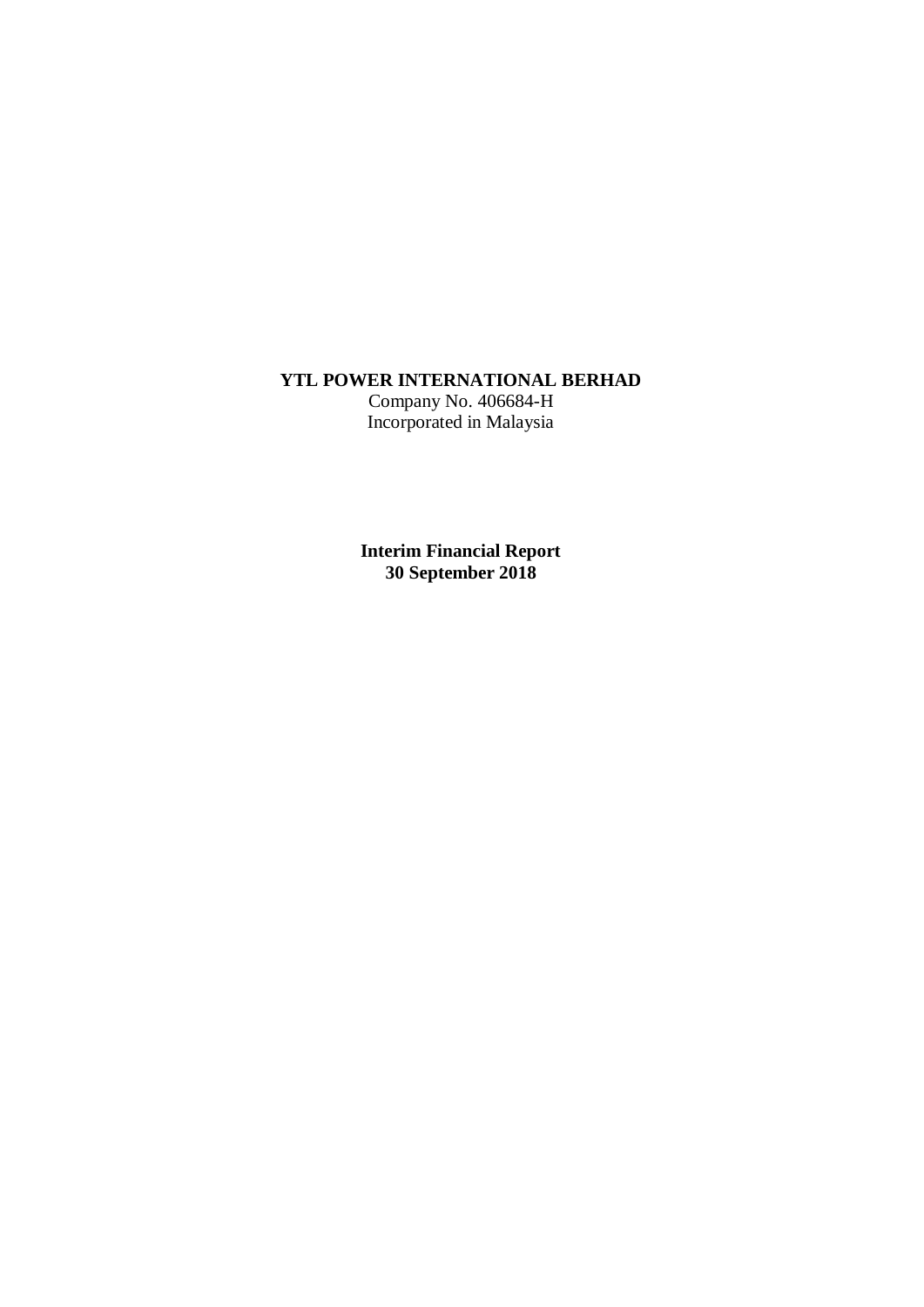## **YTL POWER INTERNATIONAL BERHAD**

Company No. 406684-H Incorporated in Malaysia

## **Interim Financial Report 30 September 2018**

**Page No.**

| <b>Condensed Consolidated Income Statement</b>                  |          |
|-----------------------------------------------------------------|----------|
| <b>Condensed Consolidated Statement of Comprehensive Income</b> | 2        |
| <b>Condensed Consolidated Statement of Financial Position</b>   | $3 - 4$  |
| <b>Condensed Consolidated Statement of Changes in Equity</b>    | $5 - 6$  |
| <b>Condensed Consolidated Statement of Cash Flows</b>           | $7 - 8$  |
| <b>Notes to the Interim Financial Report</b>                    | $9 - 28$ |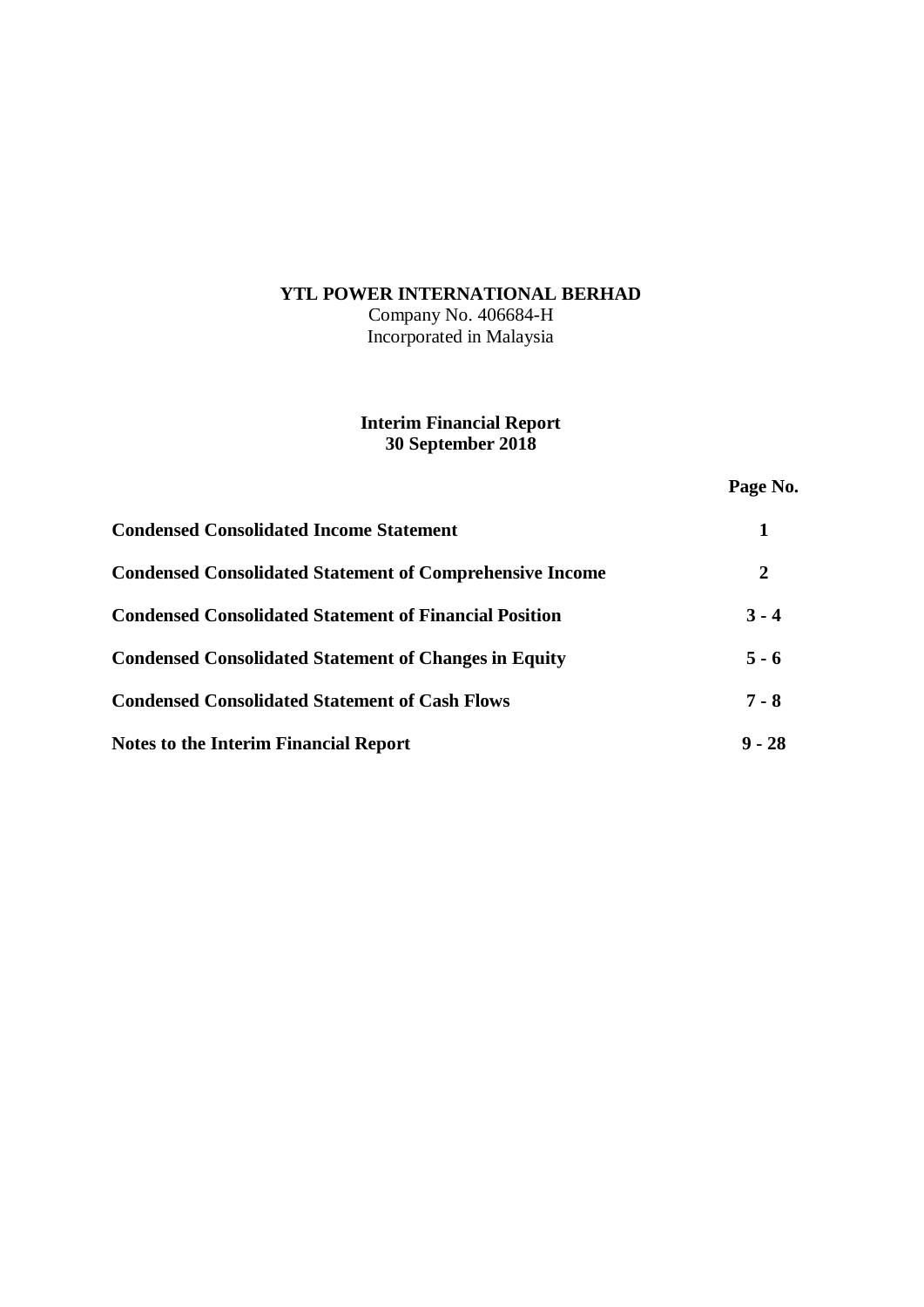(Incorporated in Malaysia)

## **INTERIM FINANCIAL REPORT**

Interim financial report on consolidated results for the financial period ended 30 September 2018.

The figures have not been audited.

#### **CONDENSED CONSOLIDATED INCOME STATEMENT**

|                                                                             |                              | <b>INDIVIDUAL QUARTER</b><br><b>PRECEDING</b> |                                | <b>CUMULATIVE QUARTER</b>      |  |  |
|-----------------------------------------------------------------------------|------------------------------|-----------------------------------------------|--------------------------------|--------------------------------|--|--|
|                                                                             | <b>CURRENT</b>               | <b>YEAR</b>                                   |                                |                                |  |  |
|                                                                             |                              | YEAR CORRESPONDING                            |                                |                                |  |  |
|                                                                             | <b>QUARTER</b>               | <b>QUARTER</b>                                |                                | <b>3 MONTHS ENDED</b>          |  |  |
|                                                                             | 30.9.2018                    | 30.9.2017                                     | 30.9.2018                      | 30.9.2017                      |  |  |
|                                                                             | <b>RM'000</b>                | <b>RM'000</b>                                 | <b>RM'000</b>                  | <b>RM'000</b>                  |  |  |
|                                                                             |                              | (Restated)                                    |                                | (Restated)                     |  |  |
| Revenue                                                                     | 2,803,430                    | 2,575,382                                     | 2,803,430                      | 2,575,382                      |  |  |
| Cost of sales                                                               | (2, 284, 395)                | (2,056,781)<br>---------------                | (2,284,395)<br>--------------- | (2,056,781)<br>--------------- |  |  |
| Gross profit                                                                | 519,035                      | 518,601                                       | 519,035                        | 518,601                        |  |  |
| Other operating income                                                      | 17,141                       | 15,472                                        | 17,141                         | 15,472                         |  |  |
| Other operating expenses                                                    | (150, 626)                   | (135,513)                                     | (150, 626)                     | (135,513)                      |  |  |
| Profit from operations                                                      | ---------------<br>385,550   | ---------------<br>398,560                    | ---------------<br>385,550     | ---------------<br>398,560     |  |  |
| Finance costs                                                               | (287, 400)                   | (281,006)                                     | (287, 400)                     | (281,006)                      |  |  |
| Share of profits of investments<br>accounted for using the equity<br>method | 92,593<br>------------       | 95,596                                        | 92,593                         | 95,596                         |  |  |
| Profit before taxation                                                      | 190,743                      | 213,150                                       | 190,743                        | 213,150                        |  |  |
| Taxation                                                                    | (40, 345)<br>_______________ | (57, 737)<br>---------------                  | (40, 345)<br>---------------   | (57, 737)<br>---------------   |  |  |
| Profit for the period                                                       | 150,398<br>========          | 155,413<br>=========                          | 150,398<br>$=$ ========        | 155,413                        |  |  |
| Attributable to:                                                            |                              |                                               |                                |                                |  |  |
| Owners of the parent                                                        | 126,275                      | 132,623                                       | 126,275                        | 132,623                        |  |  |
| Non-controlling interests                                                   | 24,123                       | 22,790<br>---------------                     | 24,123                         | 22,790<br>---------------      |  |  |
|                                                                             | 150,398<br>========          | 155,413<br>=========                          | 150,398<br>=========           | 155,413<br>=========           |  |  |
| Earnings per share for profit attributable<br>to owners of the parent       |                              |                                               |                                |                                |  |  |
| Basic (sen)                                                                 | 1.64                         | 1.71                                          | 1.64                           | 1.71                           |  |  |
| Diluted (sen)                                                               | 1.63                         | 1.70                                          | 1.63                           | 1.70                           |  |  |
|                                                                             | ≔≕                           | $==$                                          |                                |                                |  |  |

The Condensed Consolidated Income Statement should be read in conjunction with the audited annual financial statements for the year ended 30 June 2018 and the accompanying explanatory notes attached to the interim financial statements.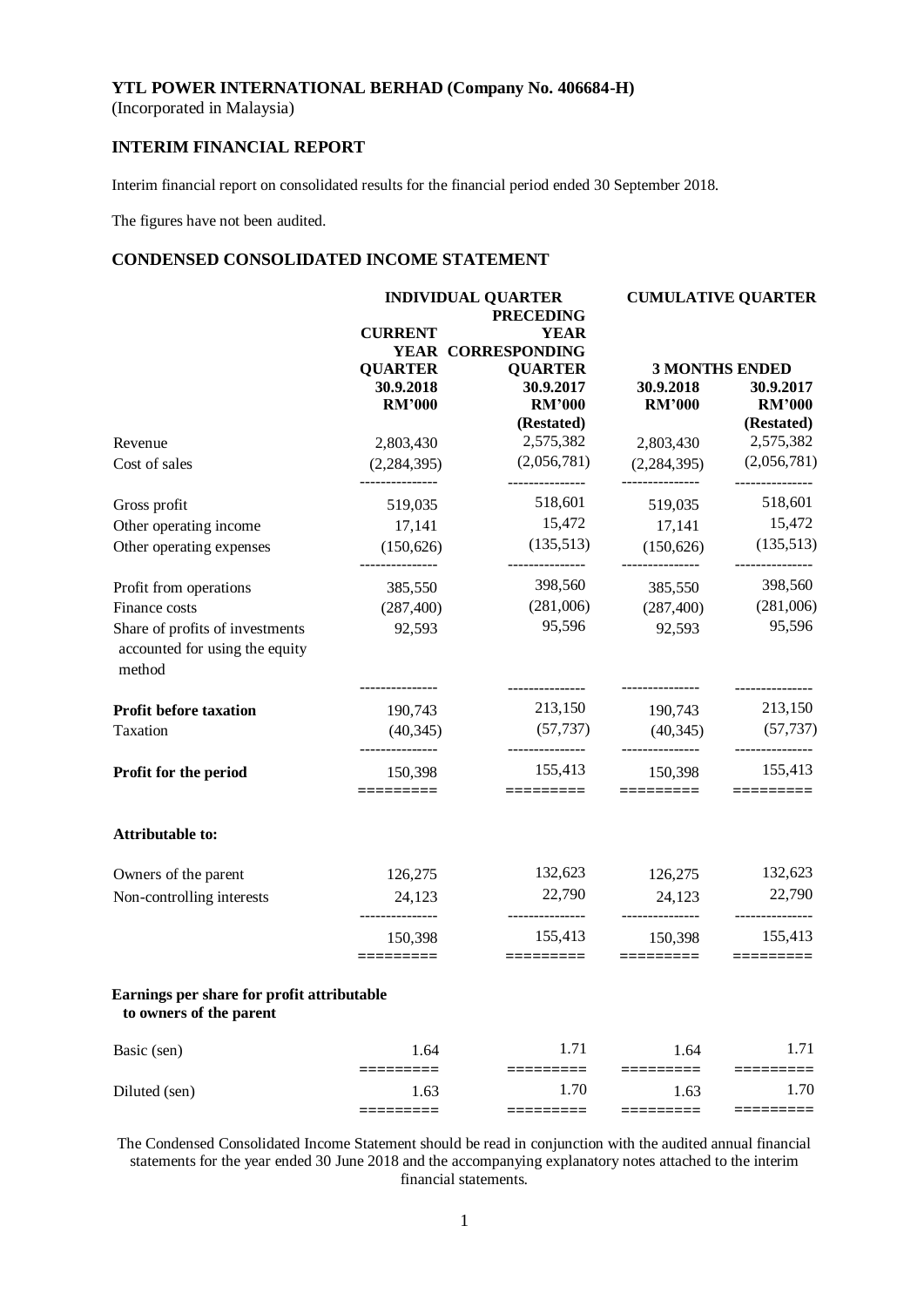(Incorporated in Malaysia)

## **INTERIM FINANCIAL REPORT**

## **CONDENSED CONSOLIDATED STATEMENT OF COMPREHENSIVE INCOME**

|                                                                      | <b>INDIVIDUAL QUARTER</b><br><b>PRECEDING</b><br><b>CURRENT</b><br><b>YEAR</b><br>YEAR CORRESPONDING |                                                            | <b>CUMULATIVE QUARTER</b>                           |                                          |  |
|----------------------------------------------------------------------|------------------------------------------------------------------------------------------------------|------------------------------------------------------------|-----------------------------------------------------|------------------------------------------|--|
|                                                                      | <b>QUARTER</b><br>30.9.2018<br><b>RM'000</b>                                                         | <b>QUARTER</b><br>30.9.2017<br><b>RM'000</b><br>(Restated) | <b>3 MONTHS ENDED</b><br>30.9.2018<br><b>RM'000</b> | 30.9.2017<br><b>RM'000</b><br>(Restated) |  |
| Profit for the period                                                | 150,398                                                                                              | 155,413                                                    | 150,398                                             | 155,413                                  |  |
| Other comprehensive income/(loss):                                   |                                                                                                      |                                                            |                                                     |                                          |  |
| Items that may be reclassified<br>subsequently to income statement:  |                                                                                                      |                                                            |                                                     |                                          |  |
| Available-for-sale financial assets<br>Cash flow hedges:             | (17,783)                                                                                             | (39, 336)                                                  | (17,783)                                            | (39, 336)                                |  |
| - Subsidiaries                                                       | 13,457                                                                                               | 102,489                                                    | 13,457                                              | 102,489                                  |  |
| - Associates and joint ventures<br>Currency translation differences: | 17,240                                                                                               | 6,267                                                      | 17,240                                              | 6,267                                    |  |
| - Subsidiaries                                                       | 281,143                                                                                              | 52,997                                                     | 281,143                                             | 52,997                                   |  |
| - Associates and joint ventures                                      | 43,102                                                                                               | (24, 888)                                                  | 43,102                                              | (24, 888)                                |  |
| Other comprehensive income for<br>the period, net of tax             | 337,159                                                                                              | 97,529                                                     | 337,159                                             | 97,529                                   |  |
| <b>Total comprehensive income for</b><br>the period                  | 487,557<br>=========                                                                                 | 252,942<br>=========                                       | 487,557<br>=========                                | 252,942                                  |  |
| <b>Attributable to:</b>                                              |                                                                                                      |                                                            |                                                     |                                          |  |
| Owners of the parent                                                 | 446,417                                                                                              | 241,220                                                    | 446,417                                             | 241,220                                  |  |
| Non-controlling interests                                            | 41,140                                                                                               | 11,722<br>---------------                                  | 41,140<br>---------------                           | 11,722<br>------------                   |  |
|                                                                      | 487,557                                                                                              | 252,942                                                    | 487,557                                             | 252,942                                  |  |
|                                                                      | =========                                                                                            |                                                            |                                                     | =========                                |  |

The Condensed Consolidated Statement of Comprehensive Income should be read in conjunction with the audited annual financial statements for the year ended 30 June 2018 and the accompanying explanatory notes attached to the interim financial statements.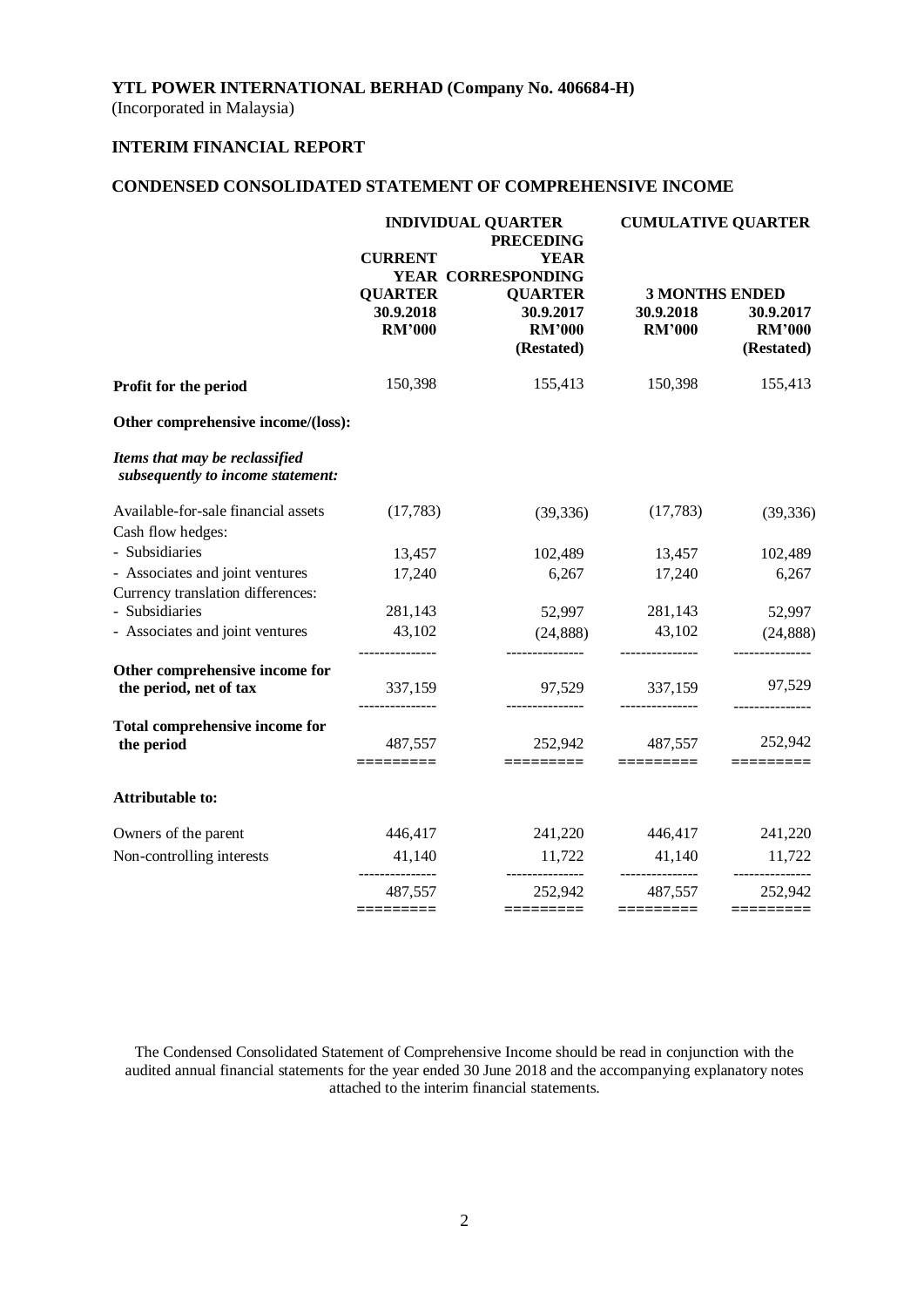(Incorporated in Malaysia)

## **INTERIM FINANCIAL REPORT**

## **CONDENSED CONSOLIDATED STATEMENT OF FINANCIAL POSITION**

|                                                   | <b>UNAUDITED</b>                                | <b>UNAUDITED</b>                |
|---------------------------------------------------|-------------------------------------------------|---------------------------------|
|                                                   | As at                                           | As at                           |
|                                                   | 30.9.2018                                       | 30.6.2018                       |
|                                                   | <b>RM'000</b>                                   | <b>RM'000</b>                   |
| <b>ASSETS</b>                                     |                                                 | (Restated)                      |
| <b>Non-current assets</b>                         |                                                 |                                 |
| Property, plant and equipment                     | 21,768,367                                      | 21,227,246                      |
| Investment properties                             | 470,129                                         | 452,112                         |
| Project development costs                         | 214,864                                         | 196,891                         |
| Intangible assets                                 | 8,206,546                                       | 8,029,565                       |
| Investments accounted for using the equity method | 2,191,501                                       | 2,137,331                       |
| Investments                                       | 259,488                                         | 1,063,418                       |
| Derivative financial instruments                  | 45,560                                          | 44,049                          |
| Receivables, deposits and prepayments             | 995,474                                         | 958,657<br>-------------        |
|                                                   | --------------<br>34,151,929<br>--------------- | 34, 109, 269<br>--------------- |
| <b>Current assets</b>                             |                                                 |                                 |
| Inventories                                       | 434,636                                         | 430,004                         |
| Investments                                       | 1,573,770                                       | 1,883,669                       |
| Receivables, deposits and prepayments             | 2,168,529                                       | 2,296,849                       |
| Derivative financial instruments                  | 198,162                                         | 197,681                         |
| Cash and bank balances                            | 7,410,065<br>.                                  | 7,337,927<br>---------------    |
|                                                   | 11,785,162                                      | 12,146,130<br>---------------   |
| <b>TOTAL ASSETS</b>                               | 45,937,091<br>=========                         | 46,255,399<br>=========         |
| <b>EQUITY AND LIABILITIES</b>                     |                                                 |                                 |
| Share capital                                     | 7,038,587                                       | 7,038,587                       |
| Reserves                                          | 6,931,160                                       | 6,483,378                       |
| Treasury shares, at cost                          | (708, 259)<br>.                                 | (509, 634)                      |
| Equity attributable to owners of the parent       | 13,261,488                                      | 13,012,331                      |
| Non-controlling interests                         | 113,855<br>--------------                       | 110,841<br>---------------      |
| <b>TOTAL EQUITY</b>                               | 13,375,343                                      | 13, 123, 172                    |
|                                                   |                                                 | ---------------                 |

The Condensed Consolidated Statement of Financial Position should be read in conjunction with the audited annual financial statements for the year ended 30 June 2018 and the accompanying explanatory notes attached to the interim financial statements.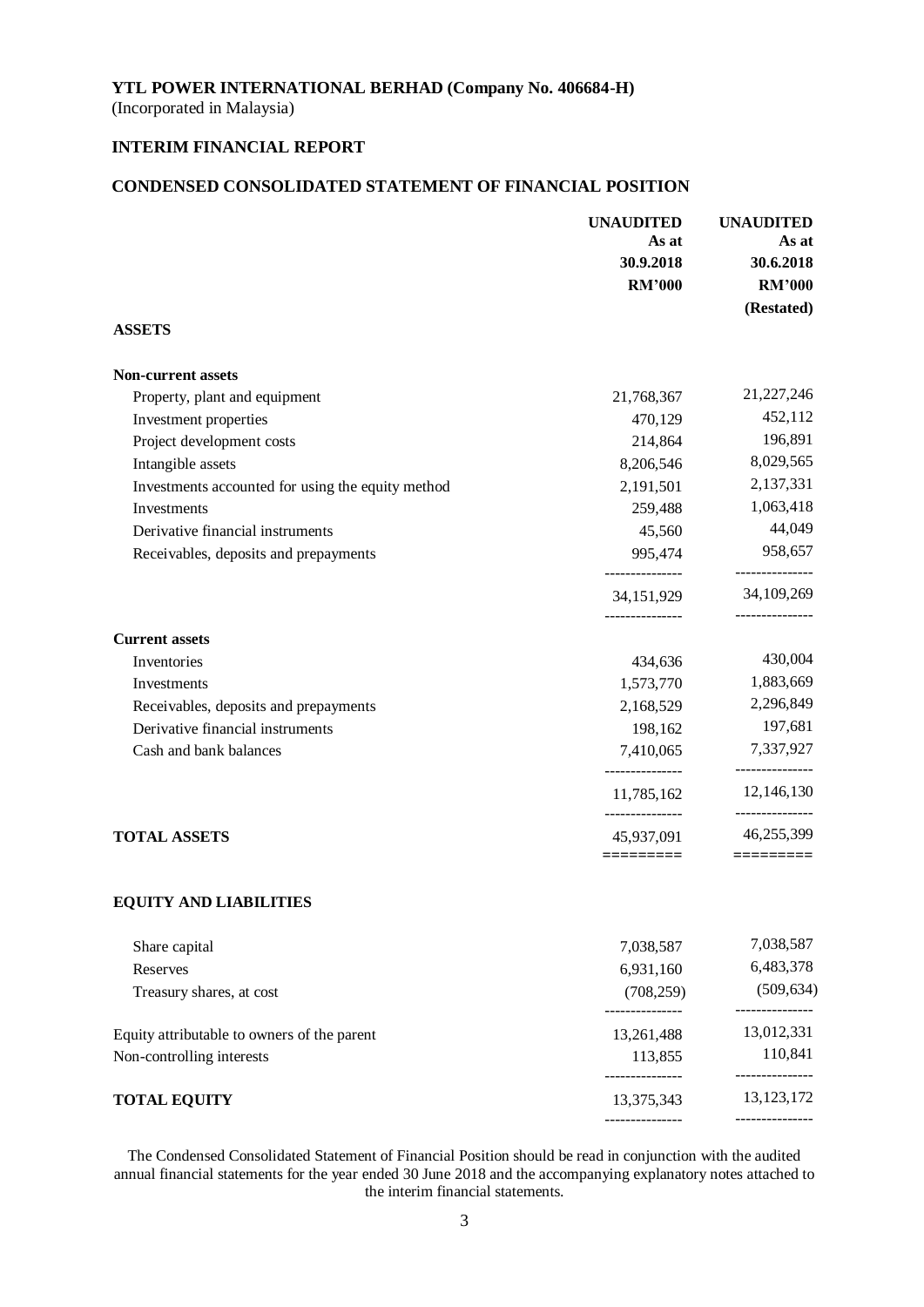(Incorporated in Malaysia)

## **INTERIM FINANCIAL REPORT**

## **CONDENSED CONSOLIDATED STATEMENT OF FINANCIAL POSITION - Continued**

|                                            | <b>UNAUDITED</b><br>As at<br>30.9.2018 | <b>UNAUDITED</b><br>As at<br>30.6.2018 |
|--------------------------------------------|----------------------------------------|----------------------------------------|
|                                            | <b>RM'000</b>                          | <b>RM'000</b><br>(Restated)            |
| <b>LIABILITIES</b>                         |                                        |                                        |
| <b>Non-current liabilities</b>             |                                        |                                        |
| Deferred taxation                          | 1,836,699                              | 1,788,657                              |
| <b>Borrowings</b>                          | 24,981,750                             | 23,780,022                             |
| Post-employment benefit obligations        | 707,144                                | 685,509                                |
| Grants and contributions                   | 584,476                                | 548,493                                |
| Derivative financial instruments           | 15,118                                 | 21,077                                 |
| Payables                                   | 833,654<br>_______________             | 811,875<br>---------------             |
|                                            | 28,958,841<br>---------------          | 27,635,633                             |
| <b>Current Liabilities</b>                 |                                        |                                        |
| Payables and accrued expenses              | 1,878,122                              | 2,071,009                              |
| Derivative financial instruments           | 16,402                                 | 19,229                                 |
| Post-employment benefit obligations        | 3,682                                  | 1,637                                  |
| Taxation                                   | 118,152                                | 113,793                                |
| <b>Borrowings</b>                          | 1,586,549<br>_______________           | 3,290,926<br>---------------           |
|                                            | 3,602,907                              | 5,496,594<br>---------------           |
| <b>TOTAL LIABILITIES</b>                   | 32,561,748                             | 33, 132, 227                           |
| <b>TOTAL EQUITY AND LIABILITIES</b>        | _______________<br>45,937,091          | ---------------<br>46,255,399          |
|                                            | $=$ $=$ $=$ $=$ $=$ $=$ $=$ $=$ $=$    | $=$ $=$ $=$ $=$ $=$ $=$ $=$ $=$ $=$    |
| Net assets per share attributable to       |                                        | 1.66                                   |
| ordinary equity holders of the parent (RM) | 1.73<br>====                           | ====                                   |
|                                            |                                        |                                        |

The Condensed Consolidated Statement of Financial Position should be read in conjunction with the audited annual financial statements for the year ended 30 June 2018 and the accompanying explanatory notes attached to the interim financial statements.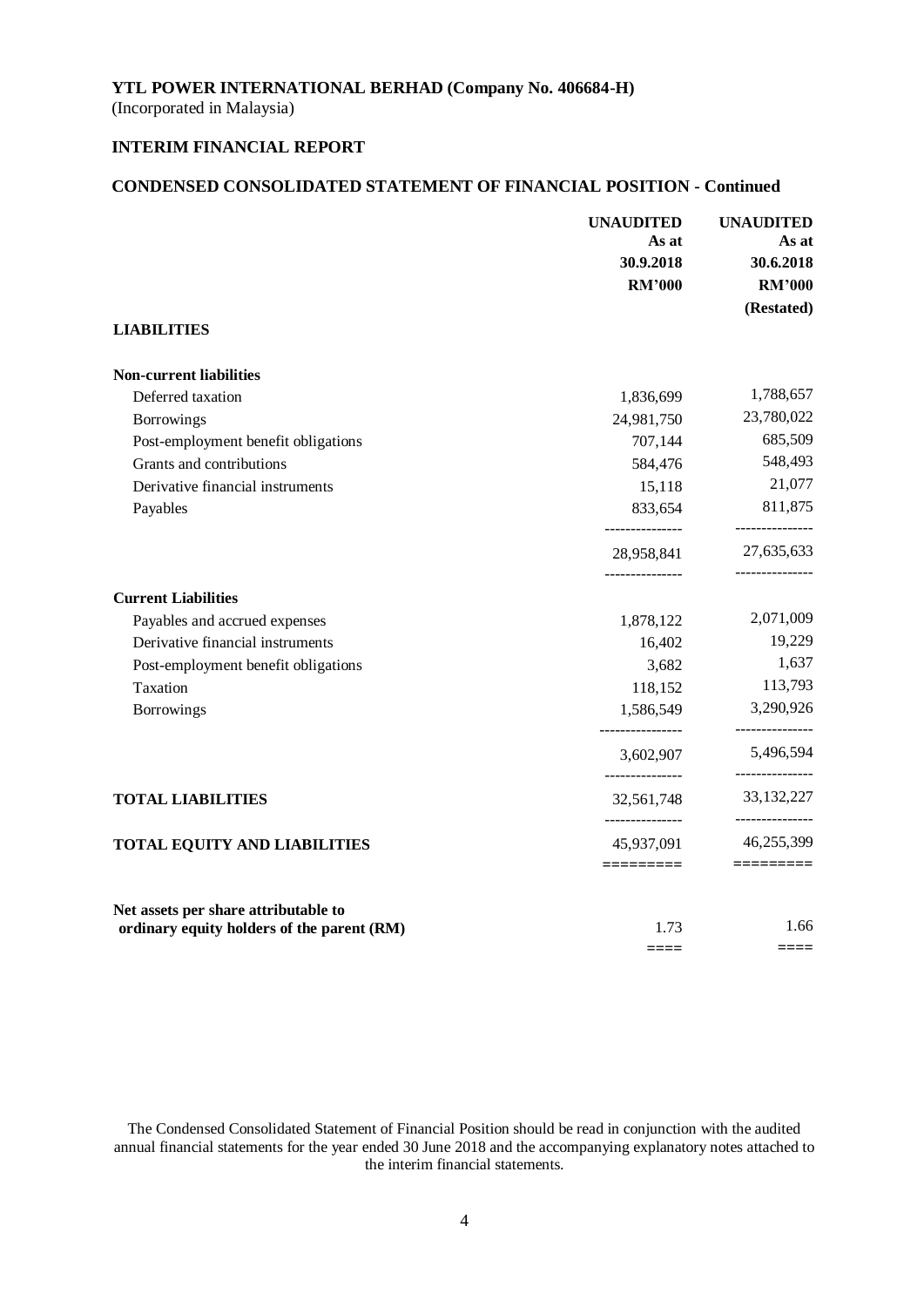#### **INTERIM FINANCIAL REPORT**

#### **CONDENSED CONSOLIDATED STATEMENT OF CHANGES IN EQUITY FOR THE FINANCIAL PERIOD ENDED 30 SEPTEMBER 2018**

|                                                                                                           | <b>Share</b><br>Capital<br><b>RM'000</b> | <b>Merger</b><br>& Other<br><b>Reserves</b><br><b>RM'000</b> | <b>Treasury</b><br><b>Shares</b><br><b>RM'000</b> | <b>Retained</b><br><b>Earnings</b><br><b>RM'000</b> | <b>Total</b><br><b>RM'000</b> | Non-<br><b>Controlling</b><br><b>Interests</b><br><b>RM'000</b> | Total<br><b>Equity</b><br><b>RM'000</b> |
|-----------------------------------------------------------------------------------------------------------|------------------------------------------|--------------------------------------------------------------|---------------------------------------------------|-----------------------------------------------------|-------------------------------|-----------------------------------------------------------------|-----------------------------------------|
| Balance as at 30 June 2018, as previously reported<br>Adjustments from adoption of MFRS 15                | 7,038,587<br>------------                | (1,435,015)                                                  | (509, 634)                                        | 7,919,190<br>(797)                                  | 13,013,128<br>(797)           | 111,386<br>(545)<br>------------                                | 13, 124, 514<br>(1,342)                 |
| Restated balance as at 1 July 2018                                                                        | 7,038,587                                | (1,435,015)                                                  | (509, 634)                                        | 7,918,393                                           | 13,012,331                    | 110,841                                                         | 13, 123, 172                            |
| Profit for the financial period                                                                           |                                          |                                                              |                                                   | 126,275                                             | 126,275                       | 24,123                                                          | 150,398                                 |
| Other comprehensive income for the financial period                                                       |                                          | 320,142                                                      |                                                   |                                                     | 320,142                       | 17,017                                                          | 337,159                                 |
| Total comprehensive income for the financial period<br>Effects arising from changes in composition of the |                                          | 320,142                                                      |                                                   | 126,275                                             | 446,417                       | 41,140                                                          | 487,557                                 |
| Group                                                                                                     |                                          |                                                              |                                                   | (13)                                                | (13)                          | 46                                                              | 33                                      |
| Dividends paid to non-controlling interests                                                               |                                          |                                                              |                                                   |                                                     |                               | (38, 172)                                                       | (38, 172)                               |
| Share option lapsed                                                                                       |                                          | (174)                                                        |                                                   | 174                                                 |                               |                                                                 |                                         |
| Share repurchased                                                                                         |                                          |                                                              | (198, 625)                                        |                                                     | (198, 625)                    | $\qquad \qquad$                                                 | (198, 625)                              |
| Share option expenses                                                                                     |                                          | 1,378                                                        |                                                   |                                                     | 1,378                         |                                                                 | 1,378                                   |
| At 30 September 2018                                                                                      | 7,038,587<br>========                    | (1,113,669)<br>========                                      | (708, 259)<br>========                            | 8,044,829<br>---------                              | 13,261,488<br>========        | 113,855<br>========                                             | 13,375,343<br>========                  |

The Condensed Consolidated Statement of Changes in Equity should be read in conjunction with the audited annual financial statements for the year ended 30 June 2018 and the accompanying explanatory notes attached to the interim financial statements.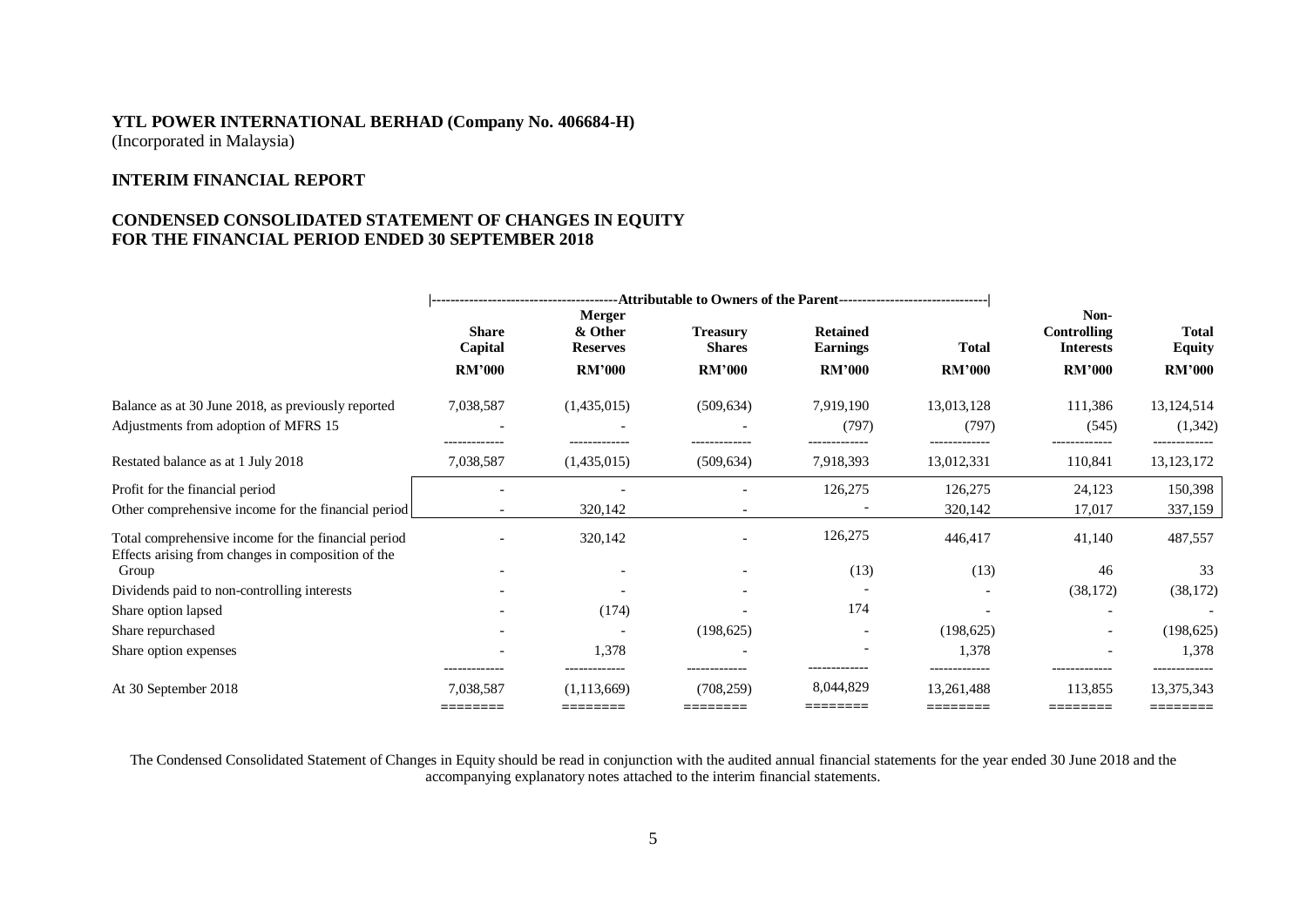#### **INTERIM FINANCIAL REPORT**

#### **CONDENSED CONSOLIDATED STATEMENT OF CHANGES IN EQUITY FOR THE FINANCIAL PERIOD ENDED 30 SEPTEMBER 2017**

|                                                                                            |                                        |                                             |                                         |                                        | Non-                                     |                                        |                               |
|--------------------------------------------------------------------------------------------|----------------------------------------|---------------------------------------------|-----------------------------------------|----------------------------------------|------------------------------------------|----------------------------------------|-------------------------------|
|                                                                                            | <b>Share</b><br>Capital                | <b>Merger</b><br>& Other<br><b>Reserves</b> | <b>Treasury</b><br><b>Shares</b>        | <b>Retained</b><br><b>Earnings</b>     | <b>Total</b>                             | <b>Controlling</b><br><b>Interests</b> | <b>Total</b><br><b>Equity</b> |
|                                                                                            | <b>RM'000</b>                          | <b>RM'000</b>                               | <b>RM'000</b>                           | <b>RM'000</b>                          | <b>RM'000</b>                            | <b>RM'000</b>                          | <b>RM'000</b>                 |
| Balance as at 30 June 2017, as previously reported<br>Adjustments from adoption of MFRS 15 | 7,019,847                              | (865, 862)                                  | (711, 308)                              | 7,816,148<br>(1,127)                   | 13,258,825<br>(1,127)                    | 230,855<br>(752)                       | 13,489,680<br>(1,879)         |
| Restated balance as at 1 July 2017                                                         | -------------<br>7,019,847             | (865, 862)                                  | (711, 308)                              | -------------<br>7,815,021             | -------------<br>13,257,698              | .<br>230,103                           | 13,487,801                    |
| Profit for the financial period<br>Other comprehensive income/(loss) for the financial     |                                        |                                             |                                         | 132,623                                | 132,623                                  | 22,790                                 | 155,413                       |
| period                                                                                     |                                        | 108,597                                     |                                         |                                        | 108,597                                  | (11,068)                               | 97,529                        |
| Total comprehensive income for the financial period                                        |                                        | 108,597                                     |                                         | 132,623                                | 241,220                                  | 11,722                                 | 252,942                       |
| Dividends paid to non-controlling interests                                                |                                        |                                             |                                         |                                        |                                          | (35,519)                               | (35,519)                      |
| Issue of share capital                                                                     | 1,542                                  |                                             |                                         |                                        | 1,542                                    |                                        | 1,542                         |
| Share option lapsed                                                                        |                                        | (122)                                       |                                         | 122                                    |                                          |                                        |                               |
| Share repurchased                                                                          |                                        |                                             | (1)                                     |                                        | (1)                                      |                                        | (1)                           |
| Warrants reserves                                                                          | 135                                    | (135)                                       |                                         |                                        |                                          |                                        |                               |
| Restated balance as at 30 September 2017                                                   | -------------<br>7,021,524<br>======== | --------------<br>(757, 522)<br>========    | --------------<br>(711,309)<br>======== | -------------<br>7.947.766<br>======== | --------------<br>13.500.459<br>======== | 206,306<br>=======                     | 13,706,765<br>========        |

The Condensed Consolidated Statement of Changes in Equity should be read in conjunction with the audited annual financial statements for the year ended 30 June 2018 and the accompanying explanatory notes attached to the interim financial statements.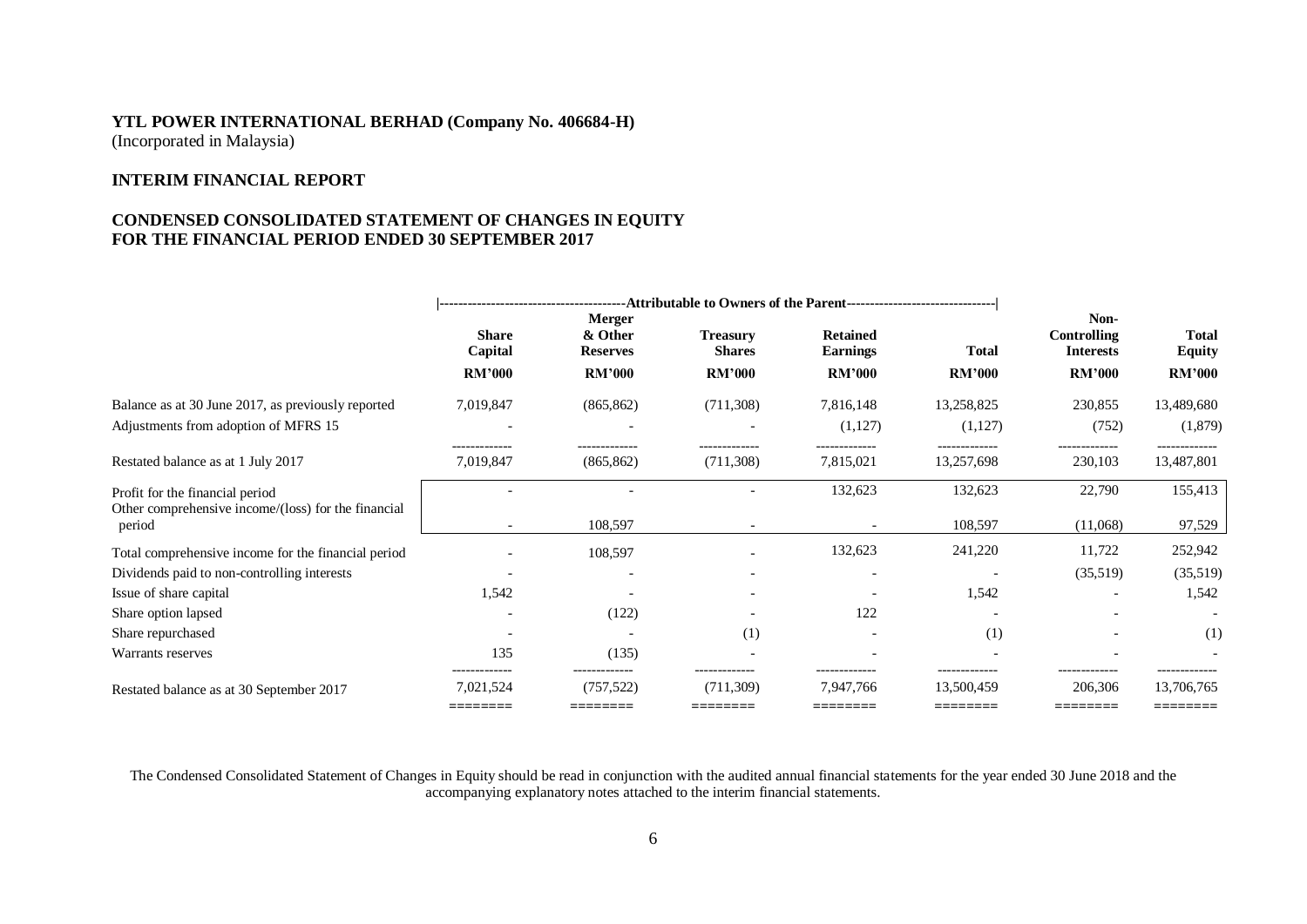(Incorporated in Malaysia)

## **INTERIM FINANCIAL REPORT**

## **CONDENSED CONSOLIDATED STATEMENT OF CASH FLOWS FOR THE FINANCIAL PERIOD ENDED 30 SEPTEMBER 2018**

|                                                                |               | <b>3 MONTHS ENDED</b> |
|----------------------------------------------------------------|---------------|-----------------------|
|                                                                | 30.9.2018     | 30.9.2017             |
|                                                                | <b>RM'000</b> | <b>RM'000</b>         |
|                                                                |               | (Restated)            |
| <b>Cash flows from operating activities</b>                    |               |                       |
| Profit for the financial period                                | 150,398       | 155,413               |
| Adjustment for:                                                |               |                       |
| Allowance for impairment of inventories                        | 158           | 261                   |
| Allowance for impairment of receivables (net of reversals)     | 17,279        | 21,885                |
| Amortisation of contract costs                                 | 3,996         | 10,559                |
| Amortisation of deferred income                                | (359)         | (2,210)               |
| Amortisation of grants and contributions                       | (5, 415)      | (4, 559)              |
| Amortisation of intangible assets                              | 1,625         | 2,015                 |
| Depreciation of property, plant and equipment                  | 278,494       | 268,000               |
| Fair value gain on derivatives                                 | (5, 422)      |                       |
| Fair value loss/(gain) on investments                          | 2,332         | (4,589)               |
| Interest expense                                               | 287,400       | 281,006               |
| Interest income                                                | (1, 594)      | (2,515)               |
| Net gain on disposal of property, plant and equipment          | (2,121)       | (1, 532)              |
| Property, plant and equipment written off                      | 2,941         | 7,432                 |
| Provision for liabilities and charges                          | 144           | 559                   |
| Provision for post-employment benefit                          | 11,642        | 11,765                |
| Share of profits of investments accounted for using the equity |               |                       |
| method                                                         | (92, 593)     | (95, 596)             |
| Share option expenses                                          | 1,378         |                       |
| Taxation                                                       | 40,345        | 57,737                |
| Unrealised (gain)/loss on foreign exchange                     | (4,659)       | 6,298                 |
| Other non-cash items                                           | (1,646)       | (1,440)               |
|                                                                | 684,323       | 710,489               |
| Changes in working capital:                                    |               |                       |
| Inventories                                                    | 4,363         | 4,755                 |
| Receivables, deposits and prepayments                          | 123,906       | (228, 510)            |
| Payables and accrued expenses                                  | (242, 214)    | 85,993                |
|                                                                |               |                       |
| Cash flows from operations                                     | 570,378       | 572,727               |
| Interest paid                                                  | (282, 044)    | (197, 607)            |
| Payment to post-employment benefit obligations                 | (12, 643)     | (11, 738)             |
| Tax paid                                                       | (29, 571)     | (33,055)              |
| Net cash flows from operating activities                       | 246,120       | ----------<br>330,327 |
|                                                                |               | ---------------       |

The Condensed Consolidated Statement of Cash Flows should be read in conjunction with the audited annual financial statements for the year ended 30 June 2018 and the accompanying explanatory notes attached to the interim financial statements.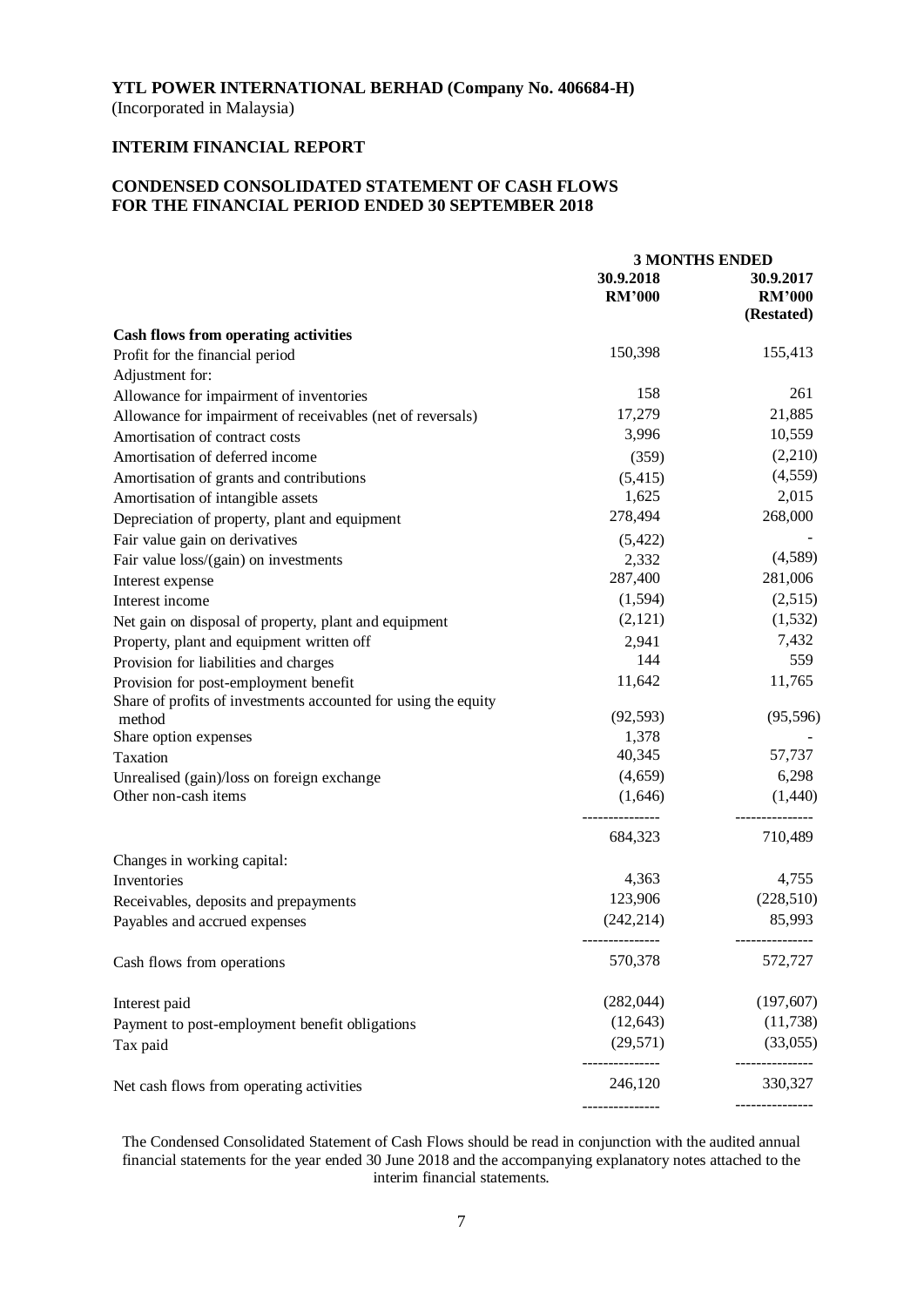(Incorporated in Malaysia)

## **INTERIM FINANCIAL REPORT**

## **CONDENSED CONSOLIDATED STATEMENT OF CASH FLOWS FOR THE FINANCIAL PERIOD ENDED 30 SEPTEMBER 2018 - Continued**

|                                                                        | <b>3 MONTHS ENDED</b>        |                                          |
|------------------------------------------------------------------------|------------------------------|------------------------------------------|
|                                                                        | 30.9.2018<br><b>RM'000</b>   | 30.9.2017<br><b>RM'000</b><br>(Restated) |
| <b>Cash flows from investing activities</b>                            |                              |                                          |
| Development expenditure incurred on investment properties              | (7, 749)                     | (9,981)                                  |
| Dividends received                                                     | 89,573                       | 95,279                                   |
| Grants received                                                        | 12,441                       | 5,364                                    |
| Interest received                                                      | 3,308                        | 3,746                                    |
| Maturities of income funds                                             | 1,125,382                    | 38,025                                   |
| Prepayment for land acquisitions                                       | (250)                        |                                          |
| Proceeds from disposal of property, plant and equipment                | 2,365                        | 2,300                                    |
| Purchase of intangible assets                                          | (489)                        | (2,226)                                  |
| Purchase of property, plant and equipment                              | (311,568)                    | (329, 922)                               |
| Shareholder loans                                                      | (18, 386)                    | (19,215)                                 |
| Net cash flows from/(used in) investing activities                     | ---------------<br>894,627   | ---------------<br>(216, 630)            |
| <b>Cash flows from financing activities</b>                            |                              |                                          |
| Dividends paid to non-controlling interests                            | (38,172)                     | (35,519)                                 |
| Proceeds from borrowings                                               | 1,316,000                    | 6,263,303                                |
| Proceeds from issue of shares                                          |                              | 1,542                                    |
| Repayment of borrowings                                                | (2,277,458)                  | (7,015,884)                              |
| Repurchase of own shares                                               | (198, 625)                   | (1)                                      |
|                                                                        | ---------------              |                                          |
| Net cash flows used in financing activities                            | (1,198,255)                  | (786, 559)                               |
| Net changes in cash and cash equivalents                               | (57,508)                     | (672, 862)                               |
| Effects of exchange rate changes                                       | 155,136                      | 8,323                                    |
| Cash and cash equivalents at beginning of the financial year           | 7,305,091                    | 8,943,033                                |
| Cash and cash equivalents at end of the financial period [Note a]      | ---------------<br>7,402,719 | 8,278,494                                |
| [Note a]                                                               | =========                    | =========                                |
| Cash and cash equivalents at the end of the financial period comprise: |                              |                                          |
|                                                                        | <b>RM'000</b>                | <b>RM'000</b>                            |
| Fixed deposits                                                         | 6,841,826                    | 7,957,745                                |
| Cash and bank balances                                                 | 568,239                      | 323,034                                  |
| <b>Bank</b> overdrafts                                                 | (7, 346)                     | (2,285)                                  |
| (included within short term borrowing in [Note B9])                    |                              |                                          |
|                                                                        | -------------<br>7,402,719   | 8,278,494                                |
|                                                                        | =========                    | =========                                |

The Condensed Consolidated Statement of Cash Flows should be read in conjunction with the audited annual financial statements for the year ended 30 June 2018 and the accompanying explanatory notes attached to the interim financial statements.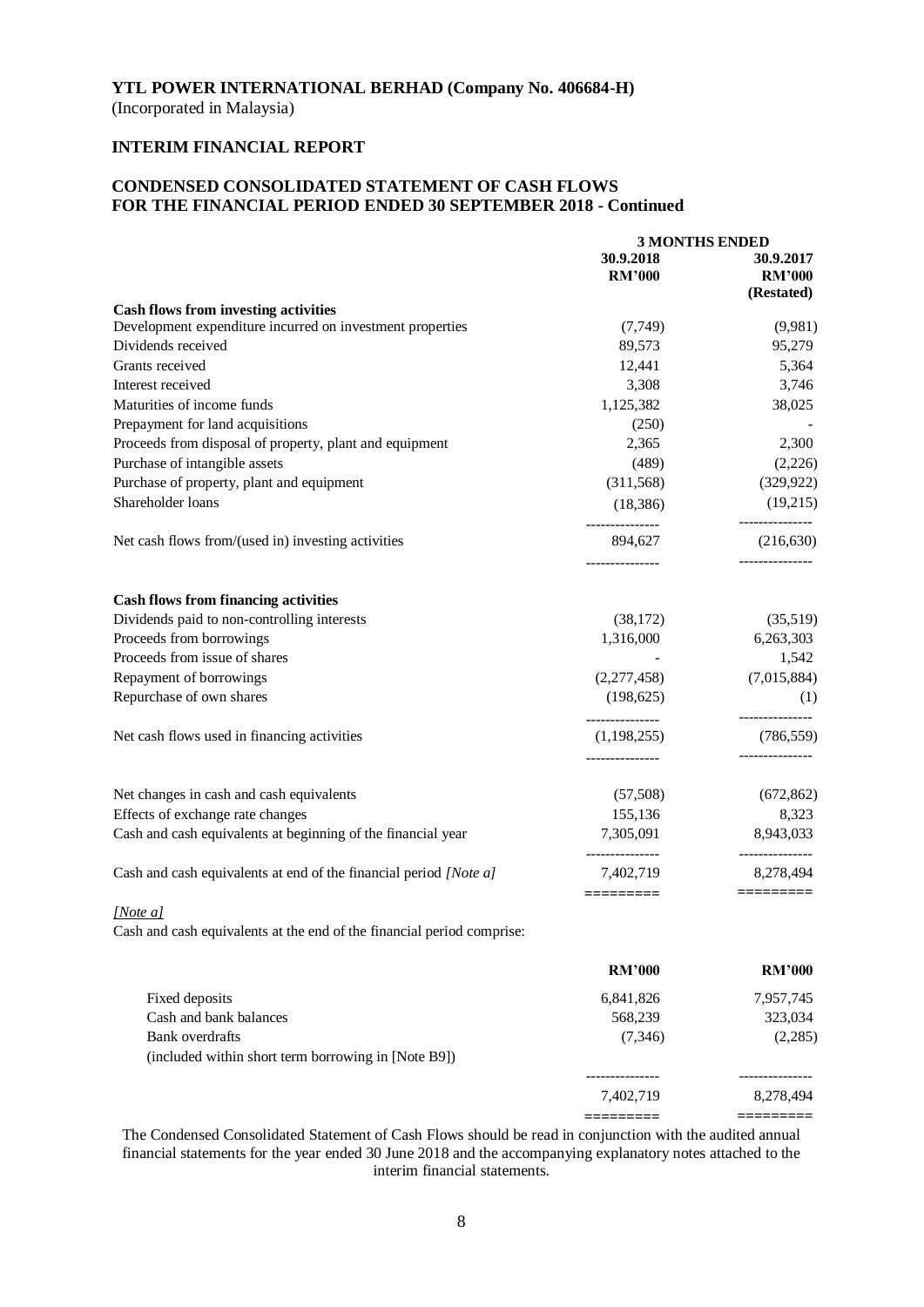(Incorporated in Malaysia)

## **INTERIM FINANCIAL REPORT**

#### **PART A – EXPLANATORY NOTES PURSUANT TO MFRS 134**

The interim financial report should be read in conjunction with the audited annual financial statements of the Group for the financial year ended 30 June 2018.

#### **A1. Accounting Policies and Methods of Computation**

The interim financial report is unaudited and has been prepared in accordance with Malaysian Financial Reporting Standard ("MFRS") 134: "Interim Financial Reporting" and Chapter 9, part K paragraph 9.22 of the Main Market Listing Requirements of the Bursa Malaysia Securities Berhad ("Bursa Securities").

The explanatory notes contained herein provide an explanation of the events and transactions that are significant to the understanding of the changes in the financial position and performance of the Group since the financial year ended 30 June 2018.

The accounting policies and methods of computations adopted by the Group in this interim financial report are consistent with those adopted in the annual audited financial statements for the financial year ended 30 June 2018, except for changes arises from the adoption of MFRS 9 "Financial Instruments" and MFRS 15 "Revenue from Contracts with Customers" as described below:

#### (a) MFRS 9 "Financial Instruments" (MFRS 9)

MFRS 9 replaces MFRS 139 "Financial Instruments: Recognition and Measurement". The adoption of MFRS 9 has resulted in changes in the accounting policies for recognition, classification and measurement of financial assets and financial liabilities and impairment of financial assets.

MFRS 9 retains but simplifies the mixed measurement model in MFRS 139 and establishes three primary measurement categories for financial assets: amortised cost, fair value through profit or loss and fair value through other comprehensive income ("OCI"). The basis of classification depends on the entity's business model and the cash flow characteristics of the financial asset. Investments in equity instruments are always measured at fair value through profit or loss with an irrevocable option at inception to present changes in fair value in OCI (provided the instrument is not held for trading). A debt instrument is measured at amortised cost only if the entity is holding it to collect contractual cash flows and the cash flows represent principal and interest.

For liabilities, the standard retains most of the MFRS 139 requirements. These include amortised cost accounting for most financial liabilities, with bifurcation of embedded derivatives. The main change is that, in cases where the fair value option is taken for financial liabilities, the part of a fair value change due to an entity's own credit risk is recorded in OCI rather than in the income statement, unless this creates an accounting mismatch.

MFRS 9 introduces an expected credit loss model on impairment that replaces the incurred loss impairment model used in MFRS 139. The expected credit loss model is forward-looking and eliminates the need for a trigger event to have occurred before credit losses are recognised.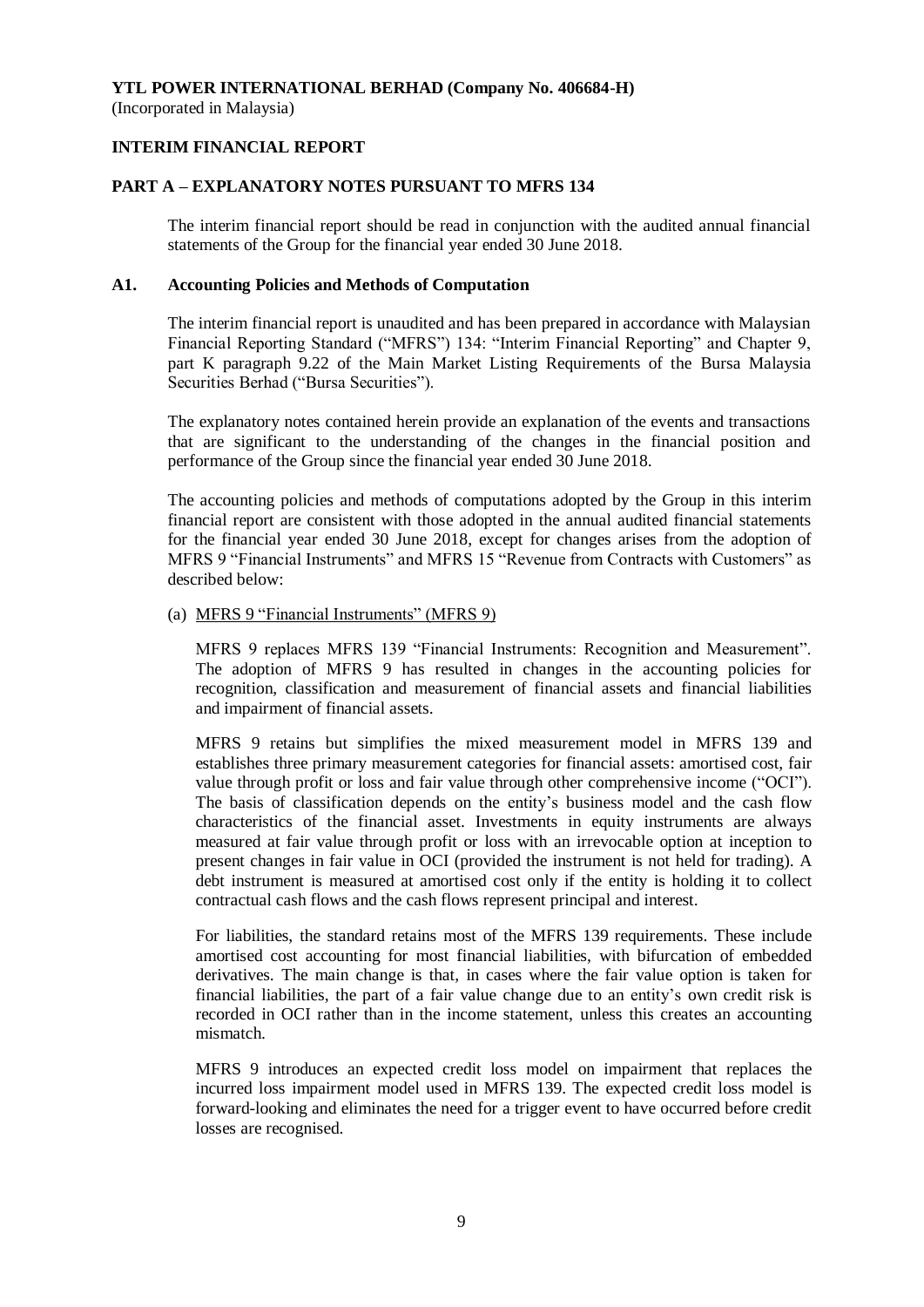#### **INTERIM FINANCIAL REPORT**

#### **Notes – continued**

(a) MFRS 9 "Financial Instruments" (MFRS 9) (continued)

On the date of initial application, the Group has confirmed that its current hedge relationships will qualify as continuing hedges upon the adoption of MFRS 9. There is no change on classification. As for the ECL impact, the Group has concluded that the impact is not material.

#### (b) MFRS 15 "Revenue from Contracts with Customers" (MFRS 15)

The Group has adopted MFRS 15 in the current financial period. The core principle in MFRS 15 is that an entity recognises revenue to depict the transfer of promised goods or services to customers for an amount that reflects the consideration to which the entity expects to be entitled in exchange for those goods or services. Revenue is recognised when a customer obtains control of goods or services, i.e. when the customer has the ability to direct the use of and obtain the benefits from the goods or services.

MFRS 15 has resulted in changes in accounting policies and adjustments to the amounts recognised in the financial statements. The main changes are explained below:

(i) Accounting for sale of device as part of bundled telecommunication service package

MFRS 15 requires devices which the Group promises to transfer as part of a bundled package with mobile telecommunication services to be considered distinct and thus accounted for as a separate performance obligation.

As a result, total consideration received from such a package are allocated to the service and device based on relative stand-alone selling prices. This results in an allocation and early recognition of a portion of telecommunication service revenue as device revenue, an earlier recognition of device subsidy expenses which was capitalised as intangible asset previously and subsequently, a reduction in service revenue throughout the contract period. The recognition of higher device revenue upfront also resulted in recognition of what is known as a contract asset (a receivable arising from the customer contract that has not yet legally come into existence) in the statement of financial position.

(ii) Incremental costs of obtaining a contract

Under MFRS 15, the Group capitalises sales commissions and device costs (for those device which is bundled with fixed line telecommunication service and not distinct performance obligation) as costs of obtaining a contract with a customer when they are incremental and expected to be recovered. These costs are amortised consistently with the transfer of the good or service to the customer.

In accordance with the transitional provisions in MFRS 15, the Group has elected to adopt the full retrospective approach, requiring the restatement of the comparative period presented in the financial statements. Refer to Note  $A1(c)$  for the adjustments made to the comparative figures.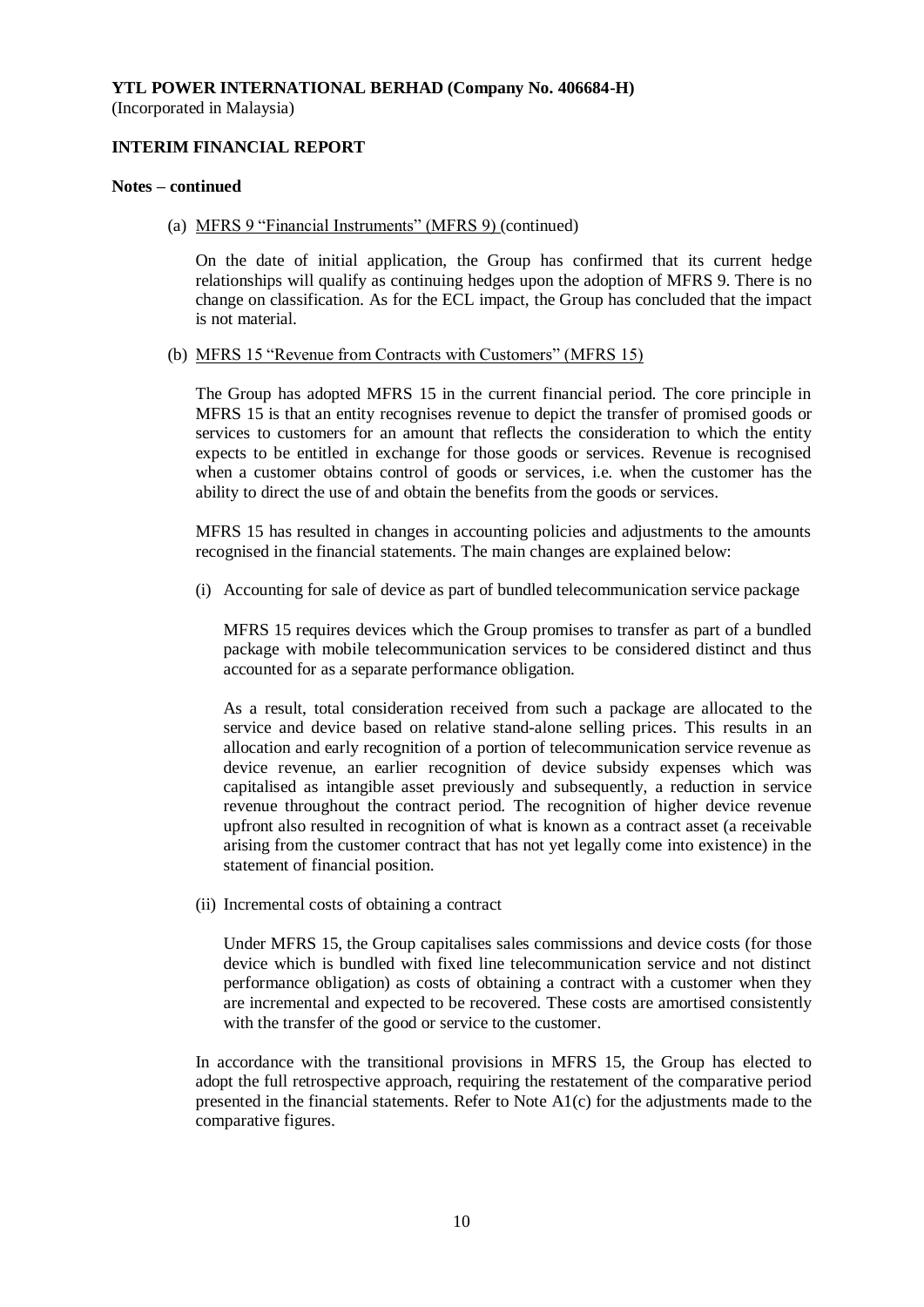(Incorporated in Malaysia)

## **INTERIM FINANCIAL REPORT**

#### **Notes – continued**

## (c) Restatements of comparative figures

(i) Reconciliation of consolidated Income Statement

|                                                                          |                   | <b>QUARTER ENDED 30.9.2017</b> |                 |                   | PERIOD ENDED 30.9.2017 |                 |
|--------------------------------------------------------------------------|-------------------|--------------------------------|-----------------|-------------------|------------------------|-----------------|
|                                                                          | <b>Previously</b> | <b>Effects</b> of              |                 | <b>Previously</b> | <b>Effects</b> of      |                 |
|                                                                          | reported          | <b>MFRS 15</b>                 | <b>Restated</b> | reported          | <b>MFRS 15</b>         | <b>Restated</b> |
|                                                                          | <b>RM'000</b>     | <b>RM'000</b>                  | <b>RM'000</b>   | <b>RM'000</b>     | <b>RM'000</b>          | <b>RM'000</b>   |
| Revenue                                                                  | 2,578,396         | (3,014)                        | 2,575,382       | 2,578,396         | (3,014)                | 2,575,382       |
| Cost of sales                                                            | (2,060,077)       | 3,296                          | (2,056,781)     | (2,060,077)       | 3,296                  | (2,056,781)     |
| Gross profit                                                             | 518,319           | 282                            | 518,601         | 518,319           | 282                    | 518,601         |
| Other operating income                                                   | 15,472            |                                | 15,472          | 15,472            |                        | 15,472          |
| Other operating expenses                                                 | (135,513)         |                                | (135,513)       | (135,513)         |                        | (135,513)       |
| Profit from operations                                                   | 398,278           | 282                            | 398,560         | 398,278           | 282                    | 398,560         |
| Finance costs                                                            | (281,006)         |                                | (281,006)       | (281,006)         |                        | (281,006)       |
| Share of profits of investments<br>accounted for using the equity method | 95,596            |                                | 95,596          | 95,596            |                        | 95,596          |
| <b>Profit before taxation</b>                                            | 212,868           | 282                            | 213,150         | 212,868           | 282                    | 213,150         |
| Taxation                                                                 | (57, 737)         |                                | (57, 737)       | (57, 737)         |                        | (57, 737)       |
| Profit for the period                                                    | 155,131           | 282                            | 155,413         | 155,131           | 282                    | 155,413         |
| <b>Attributable to:</b>                                                  |                   |                                |                 |                   |                        |                 |
| Owners of the parent                                                     | 132,448           | 175                            | 132,623         | 132,448           | 175                    | 132,623         |
| Non-controlling interests                                                | 22,683            | 107                            | 22,790          | 22,683            | 107                    | 22,790          |
|                                                                          | 155,131           | 282                            | 155,413         | 155,131           | 282                    | 155,413         |
| Earnings per share for profit attributable<br>to owners of the parent:   |                   |                                |                 |                   |                        |                 |
| Basic (sen)                                                              | 1.71              |                                | 1.71            | 1.71              |                        | 1.71            |
| Diluted (sen)                                                            | 1.70              |                                | 1.70            | 1.70              |                        | 1.70            |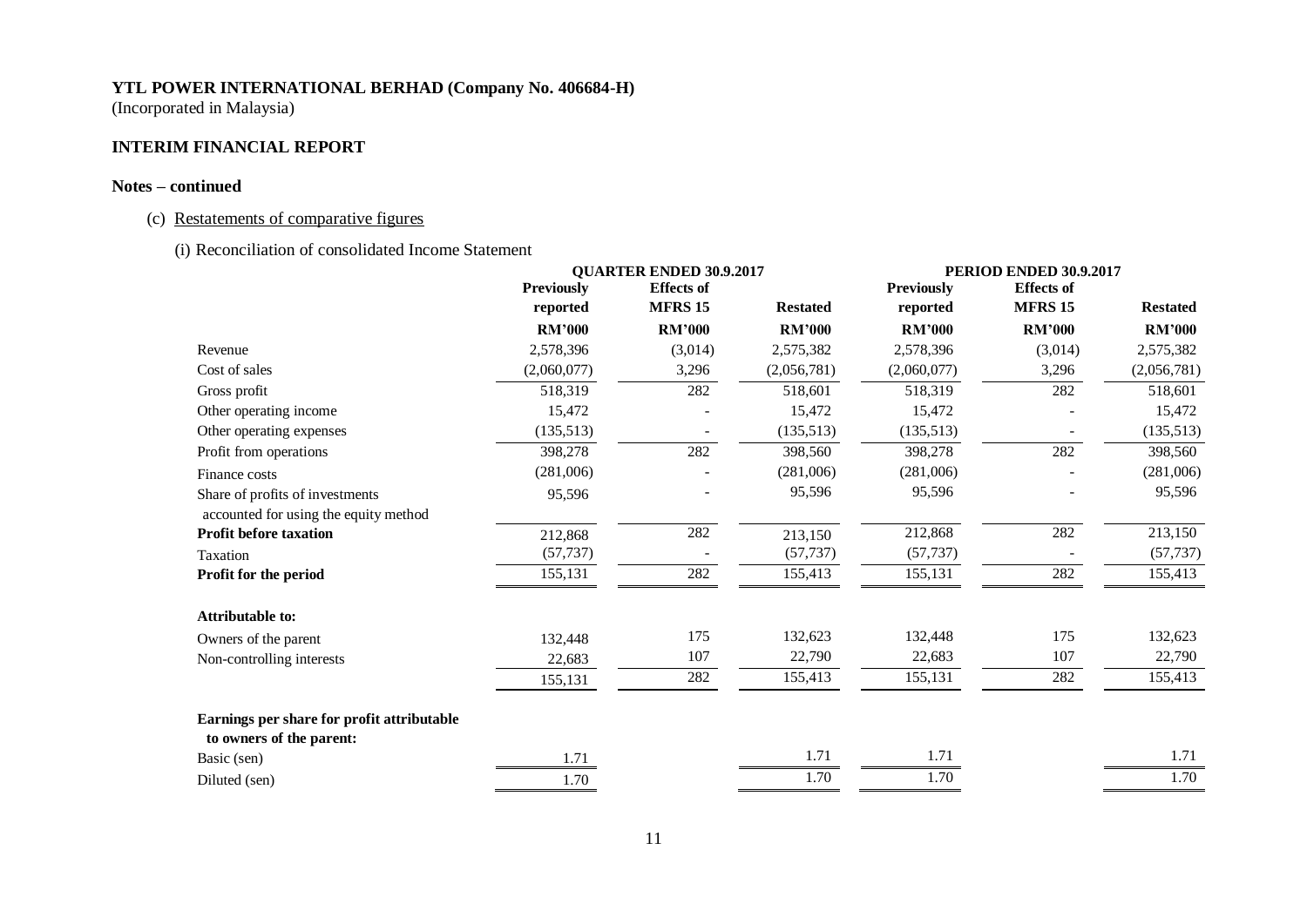(Incorporated in Malaysia)

## **INTERIM FINANCIAL REPORT**

## **Notes – continued**

# (c) Restatements of comparative figures (continued)

(ii) Reconciliation of financial position and equity

|                                                                               |                   | AS AT 30.6.2018   |                 |
|-------------------------------------------------------------------------------|-------------------|-------------------|-----------------|
|                                                                               | <b>Previously</b> | <b>Effects</b> of |                 |
|                                                                               | reported          | <b>MFRS 15</b>    | <b>Restated</b> |
|                                                                               | <b>RM'000</b>     | <b>RM'000</b>     | <b>RM'000</b>   |
| <b>ASSETS</b>                                                                 |                   |                   |                 |
| <b>Non-current assets</b>                                                     |                   |                   |                 |
| Intangible assets                                                             | 8,040,576         | (11, 011)         | 8,029,565       |
| Receivables, deposits and prepayments                                         | 949,497           | 9,160             | 958,657         |
| Other non-current assets                                                      | 25, 121, 047      |                   | 25, 121, 047    |
|                                                                               | 34,111,120        | (1, 851)          | 34,109,269      |
| <b>Current assets</b>                                                         |                   |                   |                 |
| Receivables, deposits and prepayments                                         | 2,295,541         | 1,308             | 2,296,849       |
| Other current assets                                                          | 9,849,281         |                   | 9,849,281       |
|                                                                               | 12,144,822        | 1,308             | 12,146,130      |
| <b>TOTAL ASSETS</b>                                                           | 46,255,942        | (543)             | 46,255,399      |
| <b>EQUITY AND LIABILITIES</b>                                                 |                   |                   |                 |
| Share capital                                                                 | 7,038,587         |                   | 7,038,587       |
| Reserves                                                                      | 6,484,175         | (797)             | 6,483,378       |
| Treasury shares, at cost                                                      | (509, 634)        |                   | (509, 634)      |
| Equity attributable to owners of the parent                                   | 13,013,128        | (797)             | 13,012,331      |
| Non-controlling interests                                                     | 111,386           | (545)             | 110,841         |
| <b>TOTAL EQUITY</b>                                                           | 13,124,514        | (1, 342)          | 13, 123, 172    |
| <b>Non-current liabilities</b>                                                | 27,635,633        |                   | 27,635,633      |
| <b>Current Liabilities</b>                                                    |                   |                   |                 |
| Payables and accrued expenses                                                 | 2,070,210         | 799               | 2,071,009       |
| Other current liabilities                                                     | 3,425,585         |                   | 3,425,585       |
|                                                                               | 5,495,795         | 799               | 5,496,594       |
| <b>TOTAL LIABILITIES</b>                                                      | 33, 131, 428      | 799               | 33, 132, 227    |
| <b>TOTAL EQUITY AND LIABILITIES</b>                                           | 46,255,942        | (543)             | 46,255,399      |
| Net assets per share attributable to<br>ordinary equity holders of the parent |                   |                   |                 |
| (RM)                                                                          | 1.66              |                   | 1.66            |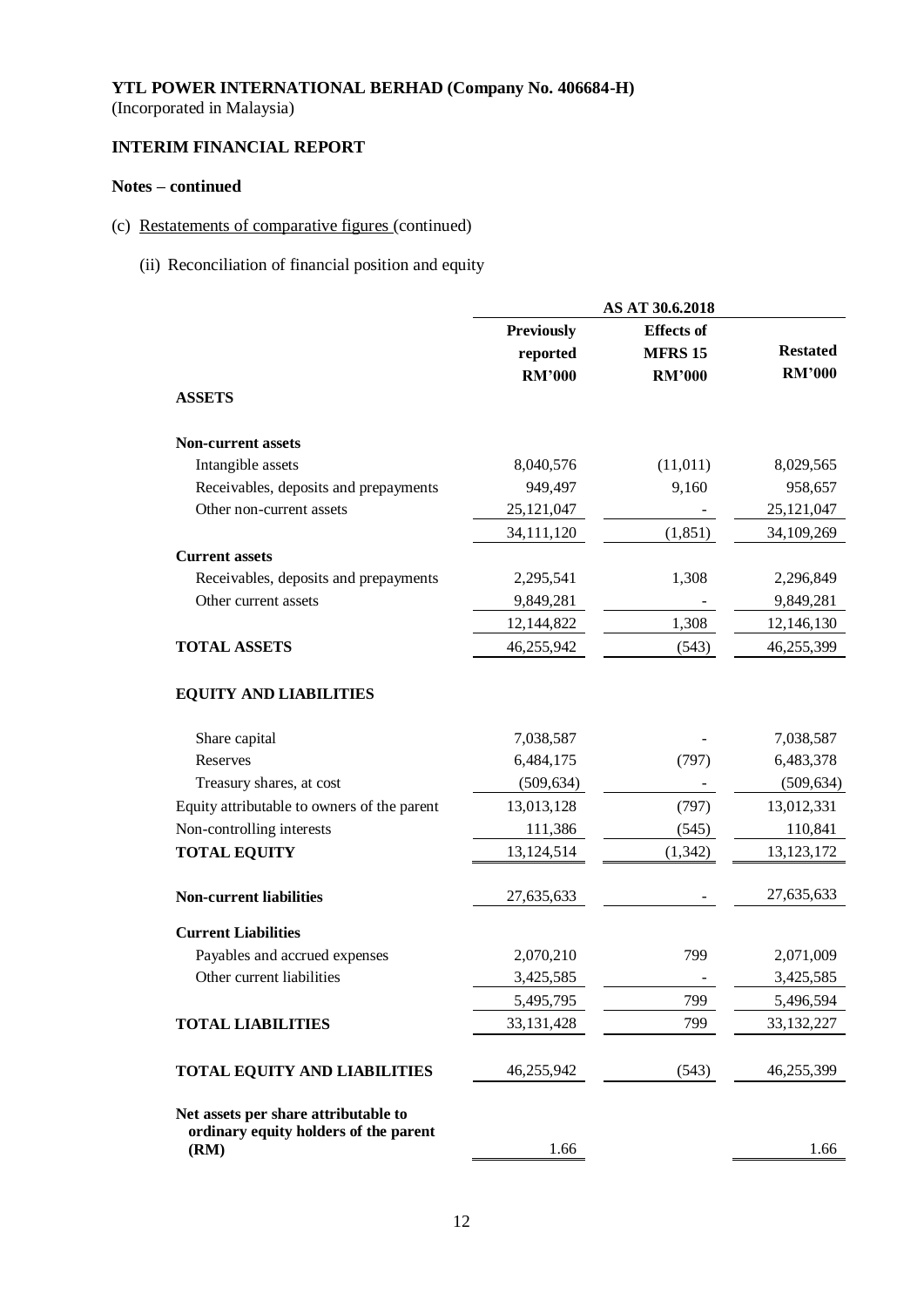(Incorporated in Malaysia)

## **INTERIM FINANCIAL REPORT**

#### **Notes – continued**

#### (c) Restatements of comparative figures (continued)

(iii) Reconciliation of cash flows

|                                                             | <b>PERIOD ENDED 30.9.2017</b> |                   |                 |  |
|-------------------------------------------------------------|-------------------------------|-------------------|-----------------|--|
|                                                             | <b>Previously</b>             | <b>Effects</b> of |                 |  |
|                                                             | reported                      | <b>MFRS 15</b>    | <b>Restated</b> |  |
|                                                             | <b>RM'000</b>                 | <b>RM'000</b>     | <b>RM'000</b>   |  |
| <b>Cash flows from operating activities</b>                 |                               |                   |                 |  |
| Profit for the financial period                             | 155,131                       | 282               | 155,413         |  |
| Adjustment for:                                             |                               |                   |                 |  |
| Amortisation of contract costs                              |                               | 10,559            | 10,559          |  |
| Amortisation of intangible assets                           | 15,298                        | (13, 283)         | 2,015           |  |
| Other non-cash items                                        | 542,502                       |                   | 542,502         |  |
|                                                             | 712,931                       | (2, 442)          | 710,489         |  |
| Changes in working capital:                                 |                               |                   |                 |  |
| Inventories                                                 | 4,755                         |                   | 4,755           |  |
| Receivables, deposits and prepayments                       | (220, 522)                    | (7,988)           | (228, 510)      |  |
| Payables and accrued expenses                               | 80,322                        | 5,671             | 85,993          |  |
| Cash flows from operations                                  | 577,486                       | (4,759)           | 572,727         |  |
| Other cash flows used in operating activities               | (242, 400)                    |                   | (242, 400)      |  |
| Net cash flows from operating activities                    | 335,086                       | (4,759)           | 330,327         |  |
| <b>Cash flows from investing activities</b>                 |                               |                   |                 |  |
| Purchase of intangible assets                               | (6,985)                       | 4,759             | (2,226)         |  |
| Other cash flows used in investing activities               | (214, 404)                    |                   | (214, 404)      |  |
| Net cash flows used in investing activities                 | (221, 389)                    | 4,759             | (216, 630)      |  |
| <b>Cash flows from financing activities</b>                 |                               |                   |                 |  |
| Net cash flows used in financing activities                 | (786, 559)                    |                   | (786, 559)      |  |
| Net changes in cash and cash equivalents                    | (672, 862)                    |                   | (672, 862)      |  |
| Effects of exchange rate changes                            | 8,323                         |                   | 8,323           |  |
| Cash and cash equivalents at beginning of the               |                               |                   |                 |  |
| financial year                                              | 8,943,033                     |                   | 8,943,033       |  |
| Cash and cash equivalents at end of the<br>financial period | 8,278,494                     |                   | 8,278,494       |  |

The adoption of MFRSs or amendments to MFRSs which were effective for financial year beginning on or after 1 July 2018 do not have significant financial impact on the Group other than as disclosed above.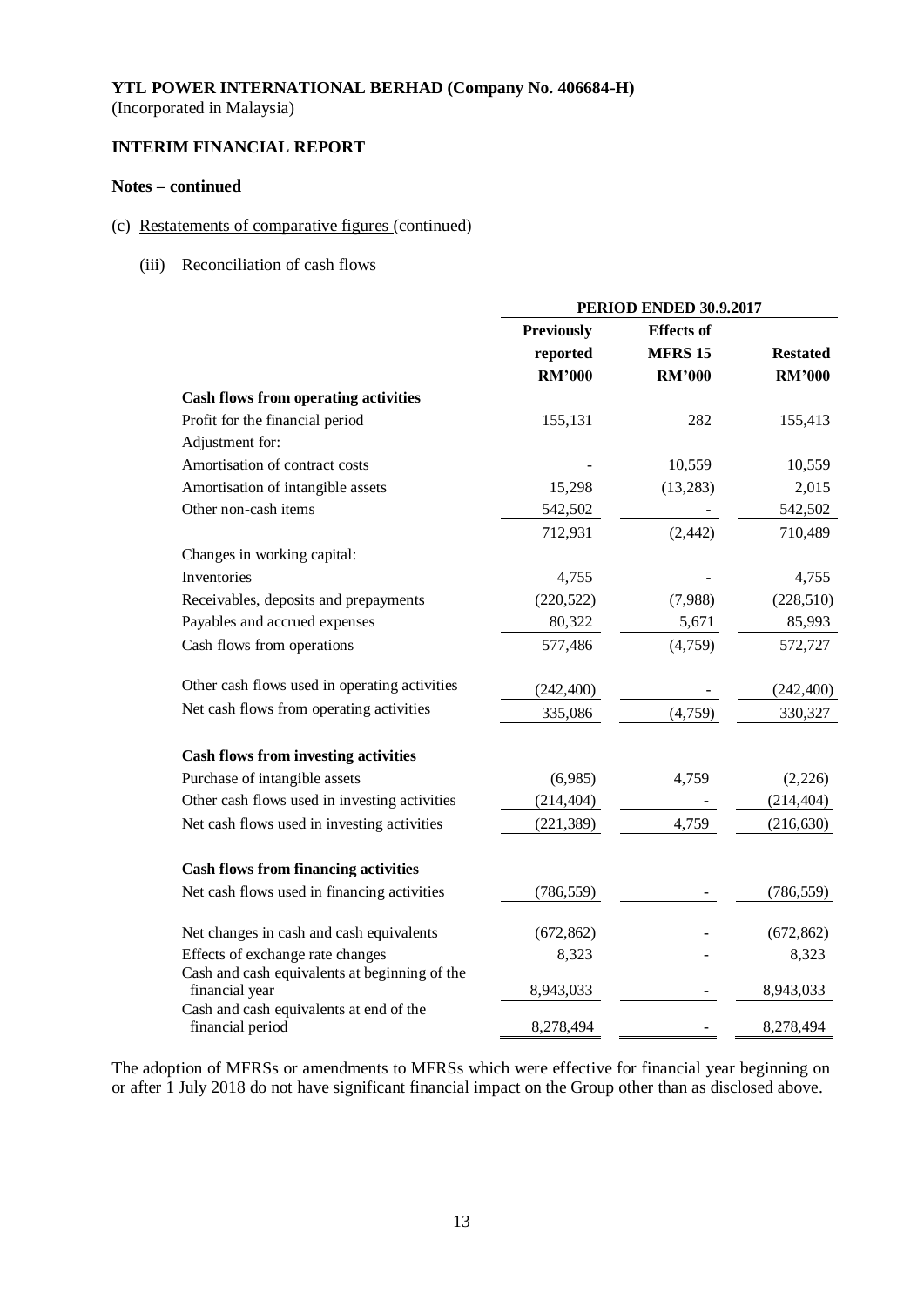#### **INTERIM FINANCIAL REPORT**

#### **Notes – continued**

#### **A2. Seasonality or Cyclicality of Operations**

The business operations of the Group are not materially affected by any seasonal or cyclical factor.

#### **A3. Disaggregation of revenue**

|                            | <b>Individual Quarter</b>                             |                                                                     | <b>Cumulative Quarter</b>                            |                                                                    |
|----------------------------|-------------------------------------------------------|---------------------------------------------------------------------|------------------------------------------------------|--------------------------------------------------------------------|
|                            | <b>Quarter</b><br>ended<br>30.9.2018<br><b>RM'000</b> | <b>Ouarter</b><br>ended<br>30.9.2017<br><b>RM'000</b><br>(Restated) | <b>Period</b><br>ended<br>30.9.2018<br><b>RM'000</b> | <b>Period</b><br>ended<br>30.9.2017<br><b>RM'000</b><br>(Restated) |
| Sales of services          | 2,693,804                                             | 2,444,511                                                           | 2,693,804                                            | 2,444,511                                                          |
| Sales of goods             | 13,663                                                | 5,933                                                               | 13,663                                               | 5,933                                                              |
| Lease income               | 46,801                                                | 64,427                                                              | 46,801                                               | 64,427                                                             |
| Interest income and others | 49,162                                                | 60,511                                                              | 49,162                                               | 60,511                                                             |
| Total                      | 2,803,430                                             | 2,575,382                                                           | 2,803,430                                            | 2,575,382                                                          |

#### **A4. Unusual Items**

For the current financial year to date, there was no item of unusual nature that affects the assets, liabilities, equity, net income or cash flows of the Group.

#### **A5. Changes in Estimates of Amounts Reported**

There was no significant change to estimate of amount reported in prior interim periods or prior financial years.

#### **A6. Changes in Debt and Equity Securities**

There was no share issued pursuant to the exercise of employees' share options granted under the Company's Employees Share Option Scheme during the current financial quarter.

A total of 168,188,300 ordinary shares were repurchased from the open market for a total consideration of RM198,624,520 for the current financial quarter. The share buyback transactions were financed by internally generated funds. The shares purchased are held as treasury shares. As at 30 September 2018, the number of treasury shares held was 482,905,712 ordinary shares.

On 24 August 2018, the Company issued two tranche of borrowings amounted to RM500.0 million each totalling RM1.0 billion Medium Term Notes ("MTN") pursuant to a MTN programme of up to RM5.0 billion. The proceeds were utilised on the same day to repay the Company's outstanding MTN of RM2.2 billion.

The outstanding debts are as disclosed in Note B9.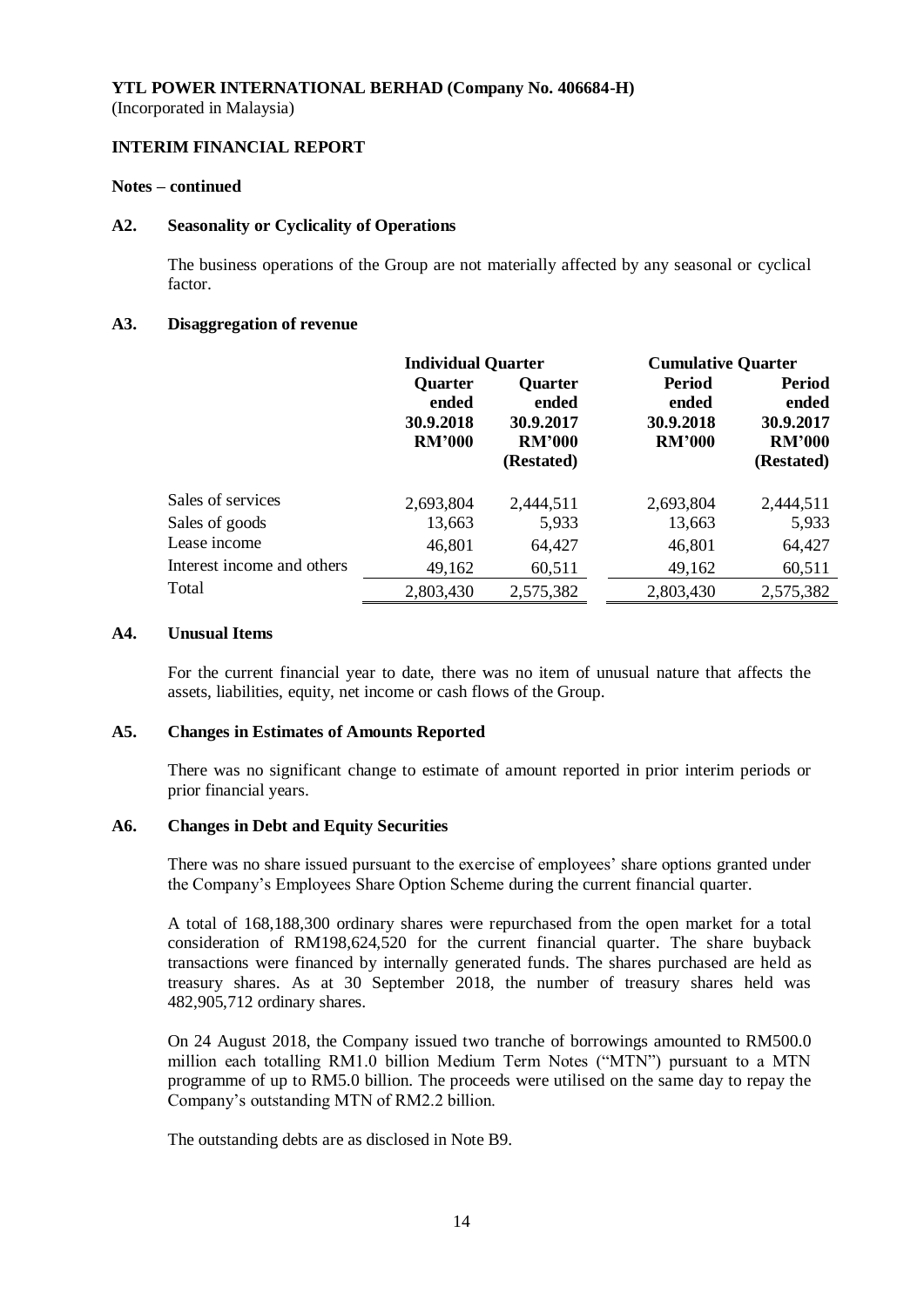(Incorporated in Malaysia)

## **INTERIM FINANCIAL REPORT**

### **Notes – continued**

#### **A7. Dividends Paid**

There was no dividend paid during the current financial quarter.

#### **A8. Segment Information**

The Group has five reportable segments as described below:

- a) Power generation (Contracted)
- b) Multi utilities business (Merchant)
- c) Water and sewerage
- d) Mobile broadband network
- e) Investment holding activities

Management monitors the operating results of business segments separately for the purpose of making decisions about resources to be allocated and of assessing performance.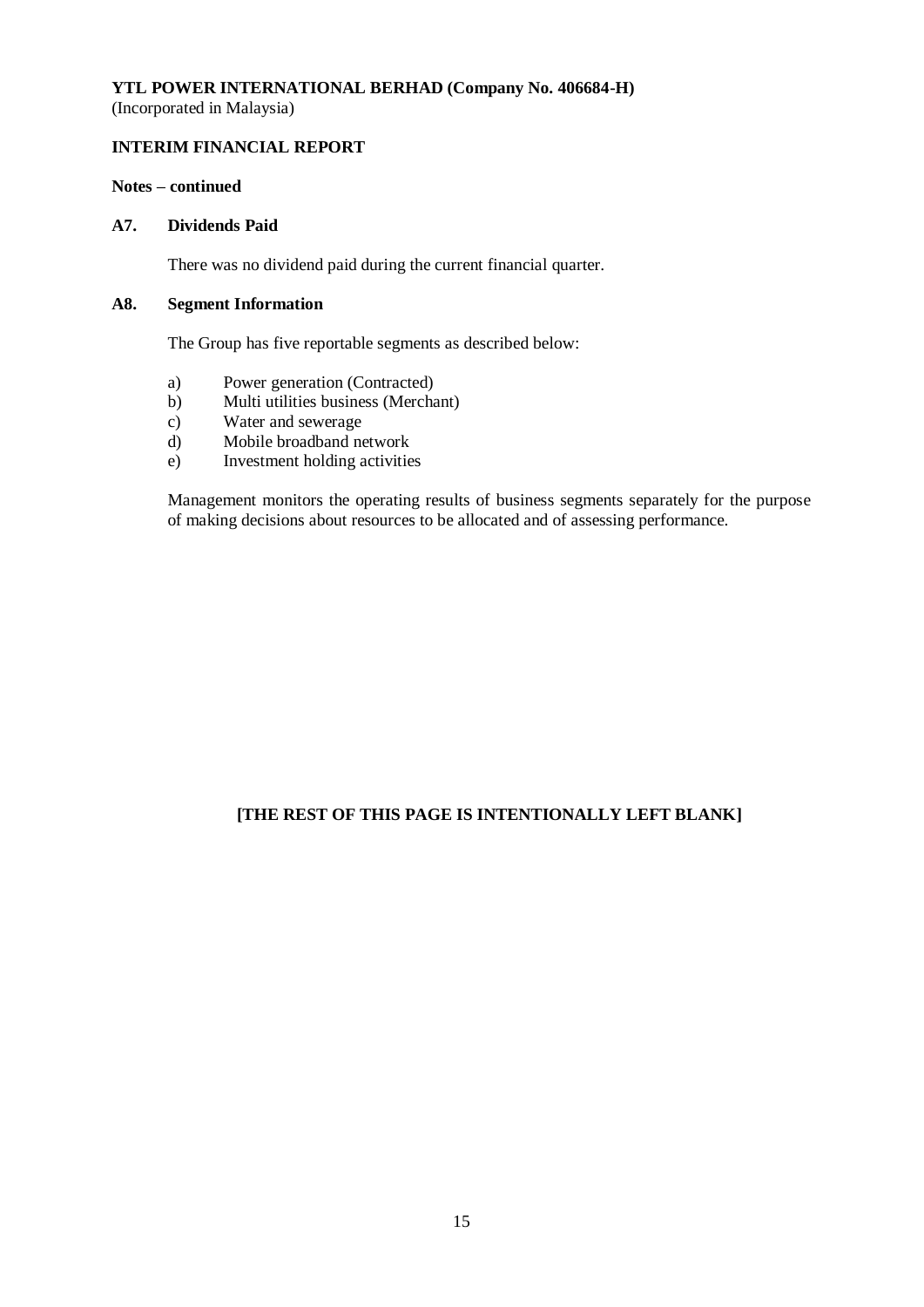(Incorporated in Malaysia)

## **INTERIM FINANCIAL REPORT**

### **Notes – continued**

Segment information for the financial period ended 30 September 2018:

|                                       | generation<br>(Contracted)<br><b>RM'000</b> | <b>Power Multi utilities</b><br><b>business</b><br>(Merchant)<br><b>RM'000</b> | Water &<br>sewerage<br><b>RM'000</b> | <b>Mobile</b><br><b>broadband</b><br>network<br><b>RM'000</b> | <b>Investment</b><br>holding<br>activities<br><b>RM'000</b> | Group<br><b>RM'000</b> |
|---------------------------------------|---------------------------------------------|--------------------------------------------------------------------------------|--------------------------------------|---------------------------------------------------------------|-------------------------------------------------------------|------------------------|
| <b>Total Revenue</b><br>Inter-segment | 207,960                                     | 1.470.842                                                                      | 849,899                              | 196,309                                                       | 96,364                                                      | 2,821,374              |
| elimination                           |                                             |                                                                                |                                      | (1,803)                                                       | (16, 141)                                                   | (17,944)               |
| External<br>Revenue                   | 207,960                                     | 1,470,842                                                                      | 849,899                              | 194,506                                                       | 80,223                                                      | 2,803,430              |
| Segment<br>profit/loss)<br>before tax | 14,074                                      | (15,860)                                                                       | 200,489                              | (8,274)                                                       | 314                                                         | 190.743                |

Segment information for the financial period ended 30 September 2017 (Restated):

| generation<br>(Contracted)<br><b>RM'000</b> | business<br>(Merchant)<br><b>RM'000</b> | Water &<br>sewerage<br><b>RM'000</b>               | <b>Mobile</b><br><b>broadband</b><br>network<br><b>RM'000</b> | <b>Investment</b><br>holding<br>activities<br><b>RM'000</b> | Group<br><b>RM'000</b> |
|---------------------------------------------|-----------------------------------------|----------------------------------------------------|---------------------------------------------------------------|-------------------------------------------------------------|------------------------|
| 49,786                                      | 1,401,080                               | 861,401                                            | 193,762                                                       | 85,863                                                      | 2,591,892              |
|                                             |                                         |                                                    | (399)                                                         | (16,111)                                                    | (16,510)               |
| 49,786                                      | 1,401,080                               | 861,401                                            | 193,363                                                       | 69,752                                                      | 2,575,382              |
|                                             |                                         |                                                    |                                                               |                                                             | 213,150                |
|                                             |                                         | <b>Power</b> Multi utilities<br>26,392<br>(18,246) | 220,708                                                       | (17, 339)                                                   | 1.635                  |

#### **A9. Events After the Interim Period**

There was no item, transaction or event of a material or unusual nature during the period from the end of the quarter under review to the date of this report.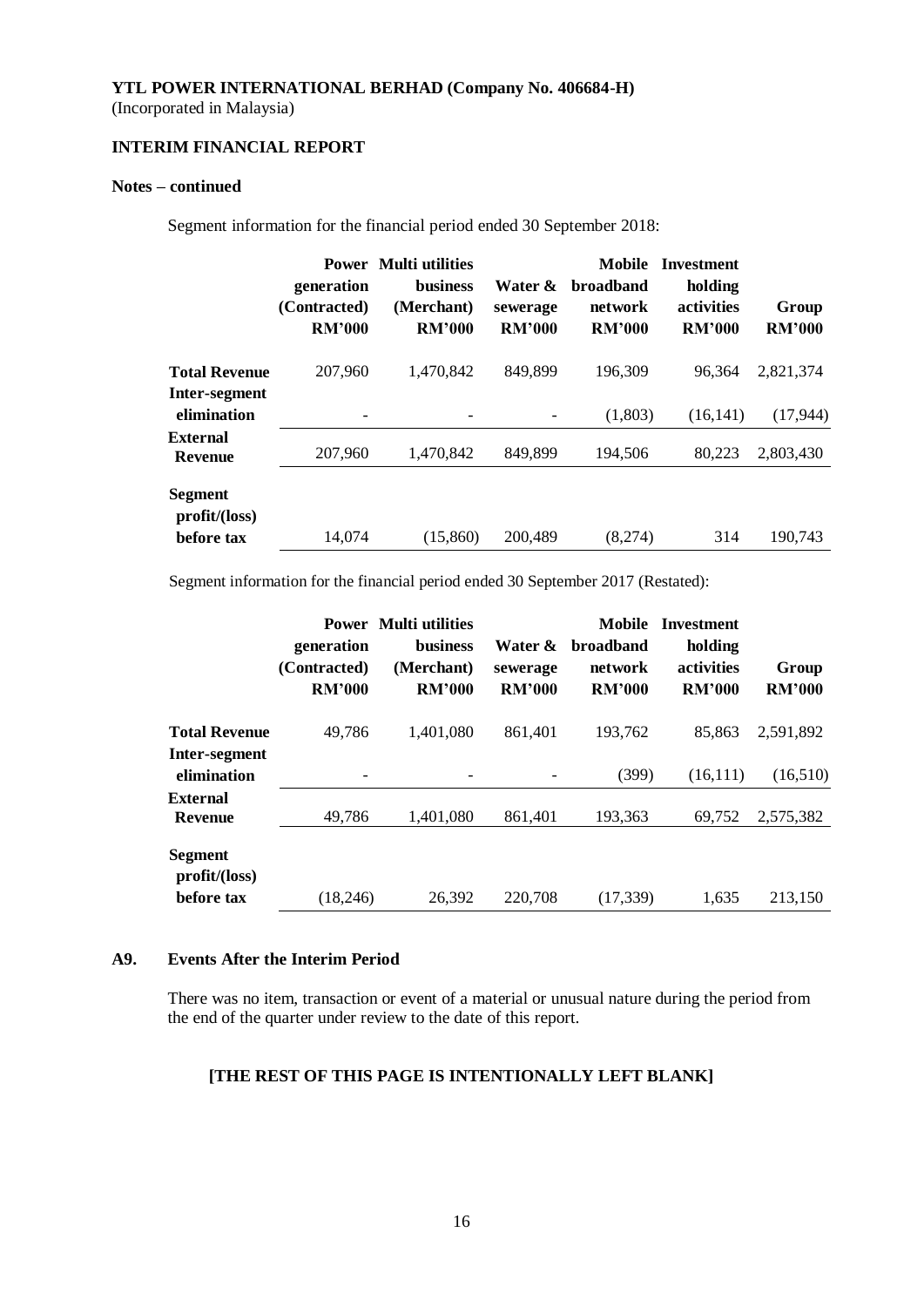#### **INTERIM FINANCIAL REPORT**

#### **Notes – continued**

#### **A10. Changes in the Composition of the Group**

There were no changes in the composition of the Group for the current financial period ended 30 September 2018, including business combinations, obtaining or losing control of subsidiaries and long-term investments, restructurings and discontinuing operations save for the following:

(i) On 9 July 2018, Yakin Telesel Sdn. Bhd. ("Yakin Telesel") increased its share capital from RM1.00 to RM100,000.00 via an issuance of additional 99,999 ordinary shares. KJS Alunan Sdn. Bhd. ("KJS Alunan") and Menteri Besar Selangor (Pemerbadanan) subscribed for 69,999 ordinary shares and 30,000 ordinary shares respectively in Yakin Telesel, at an issue price of RM1.00 per share in cash.

As a result, Yakin Telesel became a 70%-owned subsidiary of KJS Alunan and remain an indirect subsidiary of the Company.

(ii) On 9 August 2018, KJS Alunan increased its share capital from RM1.00 to RM10,000.00 via an issuance of additional 9,999 ordinary shares. Konsortium Jaringan Selangor Sdn. Bhd. ("Konsortium Jaringan") and Alunan Media Sdn. Bhd. subscribed for 6,999 ordinary shares and 3,000 ordinary shares respectively in KJS Alunan, at an issue price of RM1.00 per share in cash.

As a result, KJS Alunan became a 70%-owned subsidiary of Konsortium Jaringan and remain an indirect subsidiary of the Company.

#### **A11. Changes in Contingent Liabilities**

There were no material changes in the contingent liabilities of the Group since the last financial year ended 30 June 2018.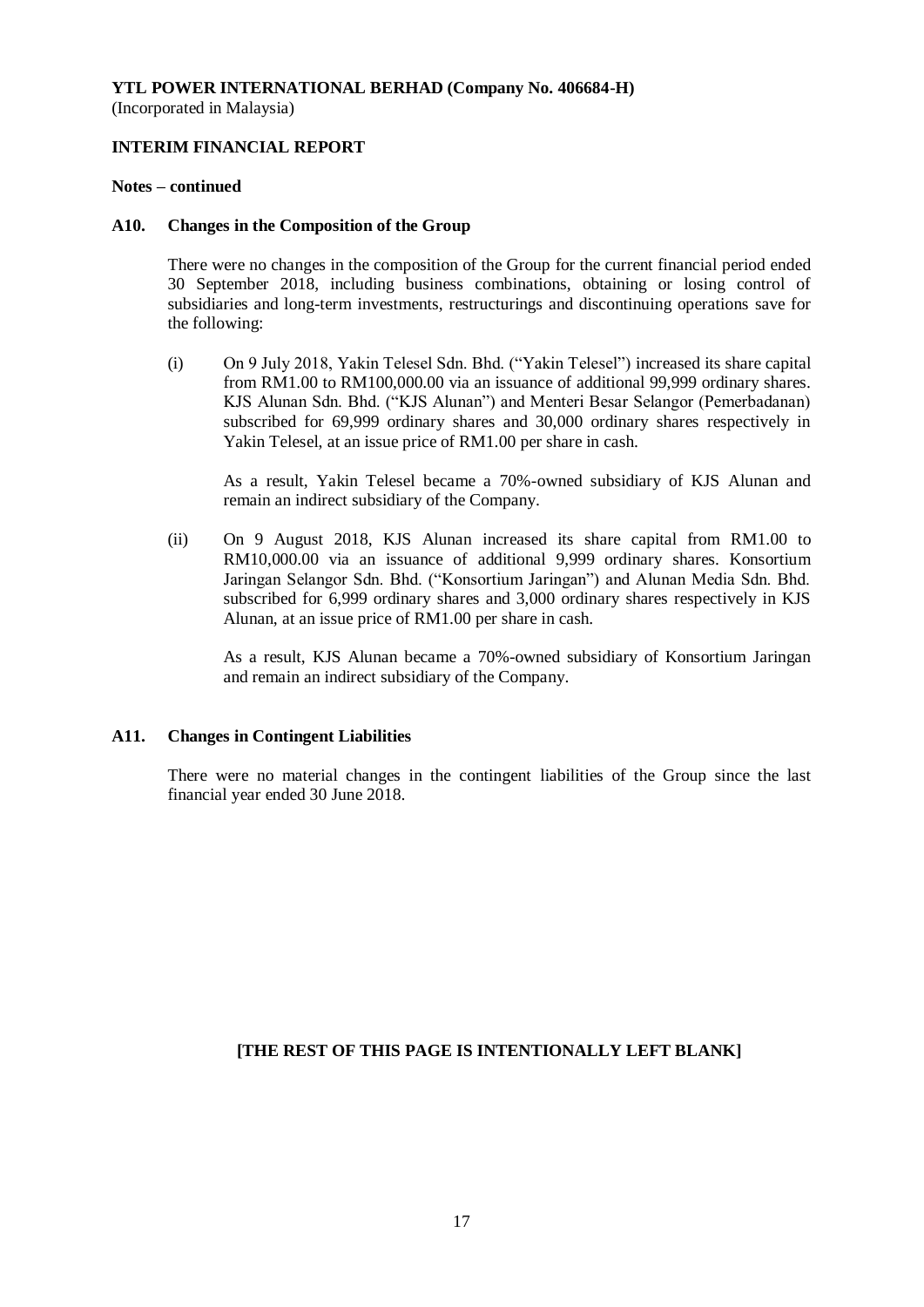## **INTERIM FINANCIAL REPORT**

#### **Notes – continued**

#### **A12. Fair value measurement**

The Group measures fair value using the following fair value hierarchy that reflects the significance of the input used in making the measurements:

- a) Level 1 quoted price (unadjusted) in active market for identical assets or liabilities;
- b) Level 2 inputs other than quoted prices included within Level 1 that are observable for the assets or liabilities, either directly (that is, as prices) or indirectly (that is, derived from prices); and
- c) Level 3 inputs for the assets or liabilities that are not based on observable market data (unobservable inputs).

The following table presents the Group's assets and liabilities that are measured at fair value as at:

|                                                                | Level 1<br>RM'000 | Level 2<br>RM'000 | Level 3<br>RM'000 | Total<br>RM'000 |
|----------------------------------------------------------------|-------------------|-------------------|-------------------|-----------------|
| 30.9.2018                                                      |                   |                   |                   |                 |
| <b>Assets</b>                                                  |                   |                   |                   |                 |
| Financial assets at fair value through<br>profit or loss:      |                   |                   |                   |                 |
| - Income funds                                                 |                   | 1,573,770         |                   | 1,573,770       |
| - Equity investments                                           |                   | 3,919             |                   | 3,919           |
| Available-for-sale                                             | 58,315            | 45                | 197,209           | 255,569         |
| Derivatives used for hedging                                   |                   | 243,722           |                   | 243,722         |
| Total assets                                                   | 58,315            | 1,821,456         | 197,209           | 2,076,980       |
| <b>Liabilities</b>                                             |                   |                   |                   |                 |
| Financial liabilities at fair value through<br>profit or loss: |                   |                   |                   |                 |
| - Currency options contracts                                   | 13,554            |                   |                   | 13,554          |
| - Trading derivatives                                          |                   | 4,620             |                   | 4,620           |
| Derivatives used for hedging                                   |                   | 13,346            |                   | 13,346          |
| <b>Total liabilities</b>                                       | 13,554            | 17,966            |                   | 31,520          |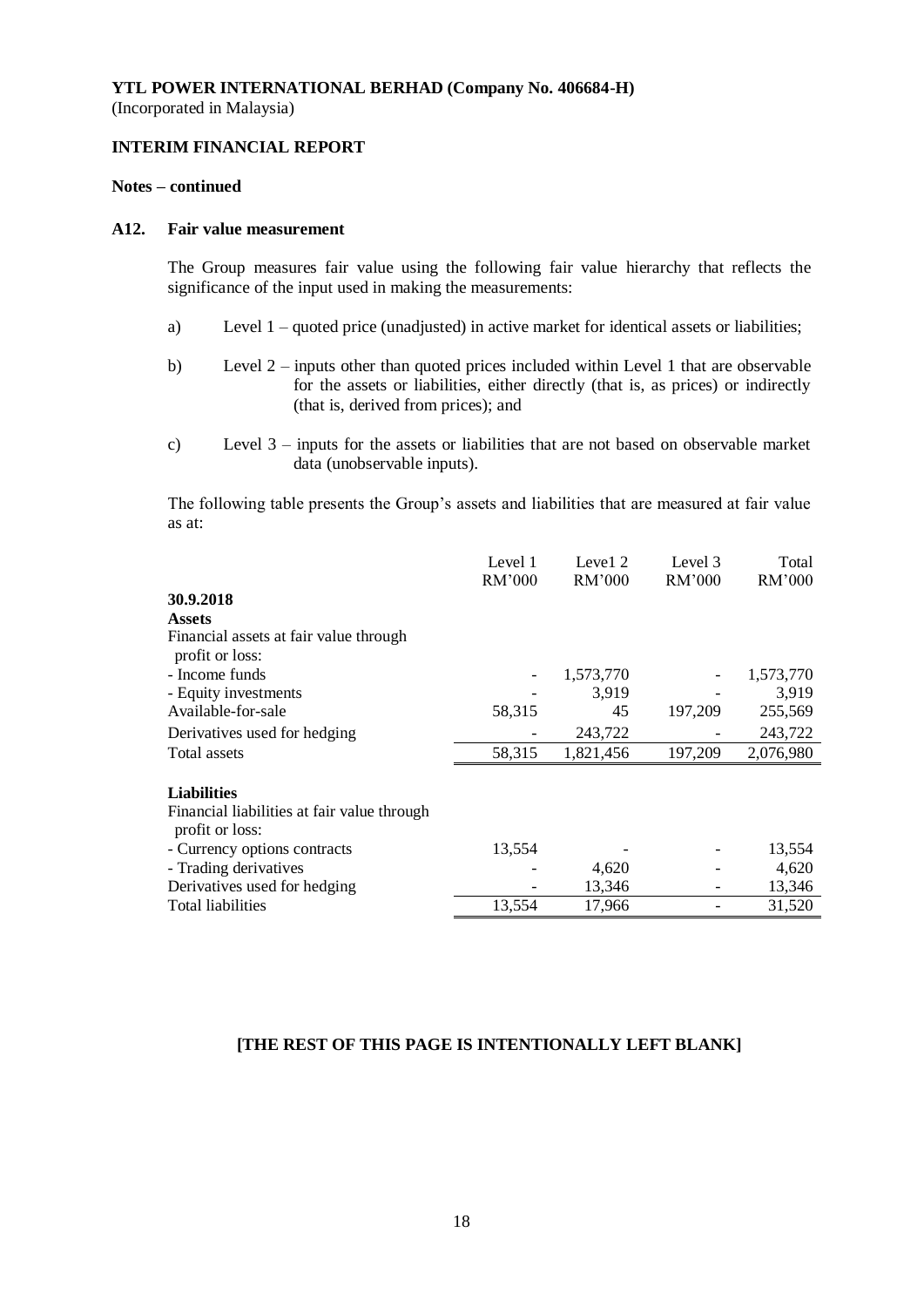(Incorporated in Malaysia)

### **INTERIM FINANCIAL REPORT**

## **PART B – EXPLANATORY NOTES PURSUANT TO APPENDIX 9B OF THE LISTING REQUIREMENTS OF BURSA MALAYSIA SECURITIES BERHAD**

#### **B1. Review of the Results**

The comparison of the results is tabulated below:

|                                      | <b>Individual Quarter</b> |               | <b>Variance</b> |               | <b>Cumulative Quarter</b> |               |
|--------------------------------------|---------------------------|---------------|-----------------|---------------|---------------------------|---------------|
|                                      | 30.9.2018                 | 30.9.2017     | $\frac{0}{0}$   | 30.9.2018     | 30.9.2017                 | $\frac{6}{6}$ |
|                                      | <b>RM'000</b>             | <b>RM'000</b> | $+/-$           | <b>RM'000</b> | <b>RM'000</b>             | $+/-$         |
|                                      |                           | (Restated)    |                 |               | (Restated)                |               |
| <b>Revenue</b>                       |                           |               |                 |               |                           |               |
| Power generation (Contracted)        | 207,960                   | 49,786        | $+317.7$        | 207,960       | 49,786                    | $+317.7$      |
| Multi utilities business (Merchant)  | 1,470,842                 | 1,401,080     | $+5.0$          | 1,470,842     | 1,401,080                 | $+5.0$        |
| Water & sewerage                     | 849,899                   | 861,401       | $-1.3$          | 849,899       | 861,401                   | $-1.3$        |
| Mobile broadband network             | 194,506                   | 193,363       | $+0.6$          | 194,506       | 193,363                   | $+0.6$        |
| Investment holding activities        | 80,223                    | 69,752        | $+15.0$         | 80,223        | 69,752                    | $+15.0$       |
|                                      | 2,803,430                 | 2,575,382     | $+8.9$          | 2,803,430     | 2,575,382                 | $+8.9$        |
| <b>Profit/(Loss)</b> before taxation |                           |               |                 |               |                           |               |
| Power generation (Contracted)        | 14,074                    | (18,246)      | $+177.1$        | 14,074        | (18,246)                  | $+177.1$      |
| Multi utilities business (Merchant)  | (15,860)                  | 26,392        | $-160.1$        | (15,860)      | 26,392                    | $-160.1$      |
| Water & sewerage                     | 200,489                   | 220,708       | $-9.2$          | 200,489       | 220,708                   | $-9.2$        |
| Mobile broadband network             | (8,274)                   | (17, 339)     | $+52.3$         | (8,274)       | (17, 339)                 | $+52.3$       |
| Investment holding activities        | 314                       | 1,635         | $-80.8$         | 314           | 1,635                     | $-80.8$       |
|                                      | 190,743                   | 213,150       | $-10.5$         | 190,743       | 213,150                   | $-10.5$       |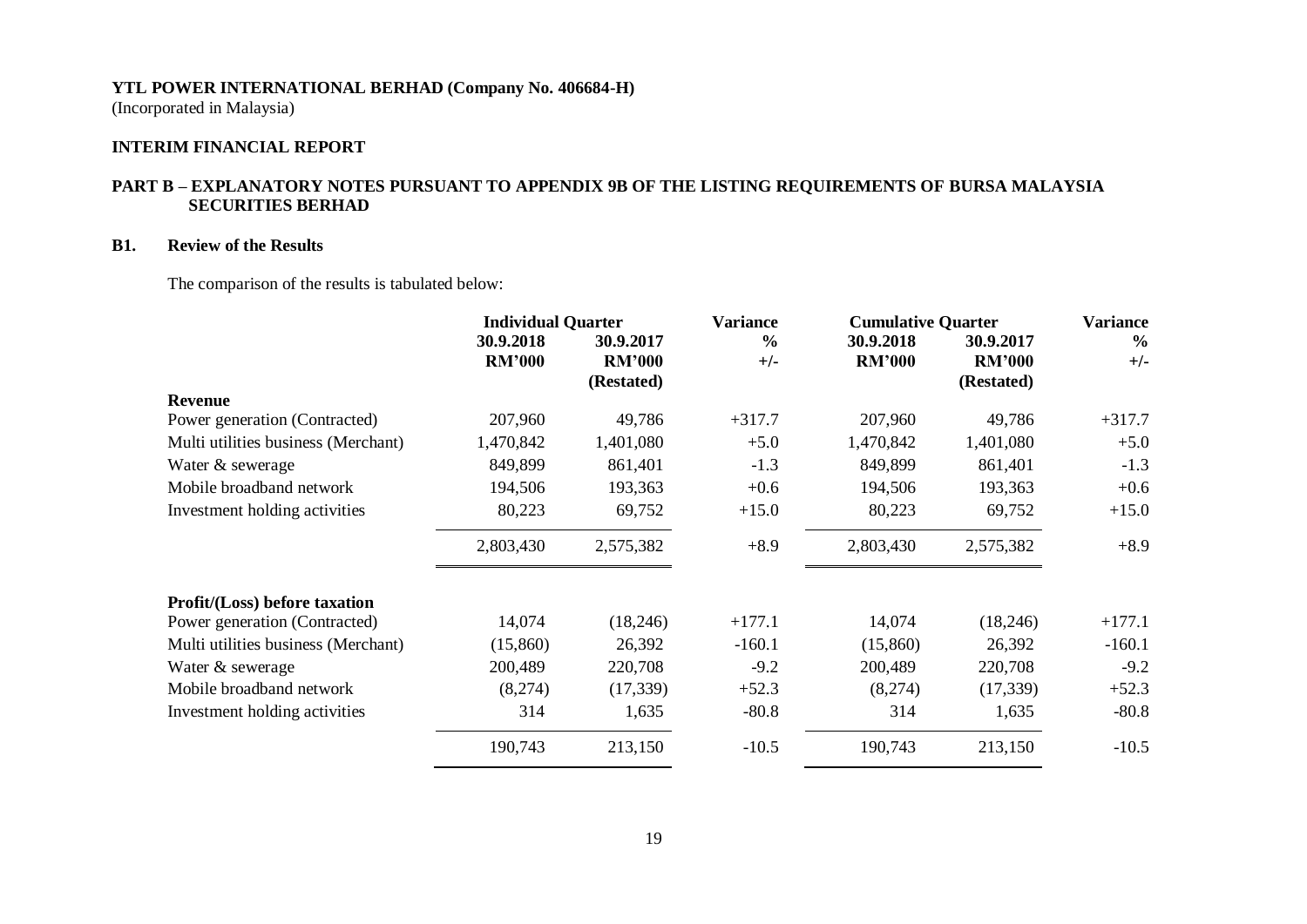## **INTERIM FINANCIAL REPORT**

#### **Notes – continued**

#### Current Quarter vs Preceding Year Corresponding Quarter

The Group recorded a revenue of RM2,803.4 million for the current financial quarter ended 30 September 2018 as compared to RM2,575.4 million recorded in the preceding year corresponding quarter ended 30 September 2017. The Group profit before taxation for the current financial quarter was RM190.7 million, a decrease of RM22.5 million or 10.5% as compared to a profit of RM213.2 million recorded in the preceding year corresponding quarter.

Performance of the respective operating business segments for the quarter ended 30 September 2018 as compared to the preceding year corresponding quarter is analysed as follows:

#### Power generation (Contracted)

Paka Power Plant commenced its short-term capacity generation from 1 September 2017 and this contributes to a profit before taxation for the current financial quarter.

#### Multi utilities business (Merchant)

The higher revenue was mainly due to higher fuel oil price. The loss before taxation was mainly due to lower vesting contract level, lower retail non-fuel and tank leasing margin.

#### Water & sewerage

The decrease in revenue was mainly due to the strengthening of Ringgit Malaysia against Great Britain Pound. The lower profit before taxation was mainly due to the foreign currency translation as mentioned and higher finance cost.

#### Mobile broadband network

This segment recorded an increase in revenue and lower operating cost.

#### Investment holding activities

The decrease in profit before taxation was mainly due to the lower share of profits of the associates.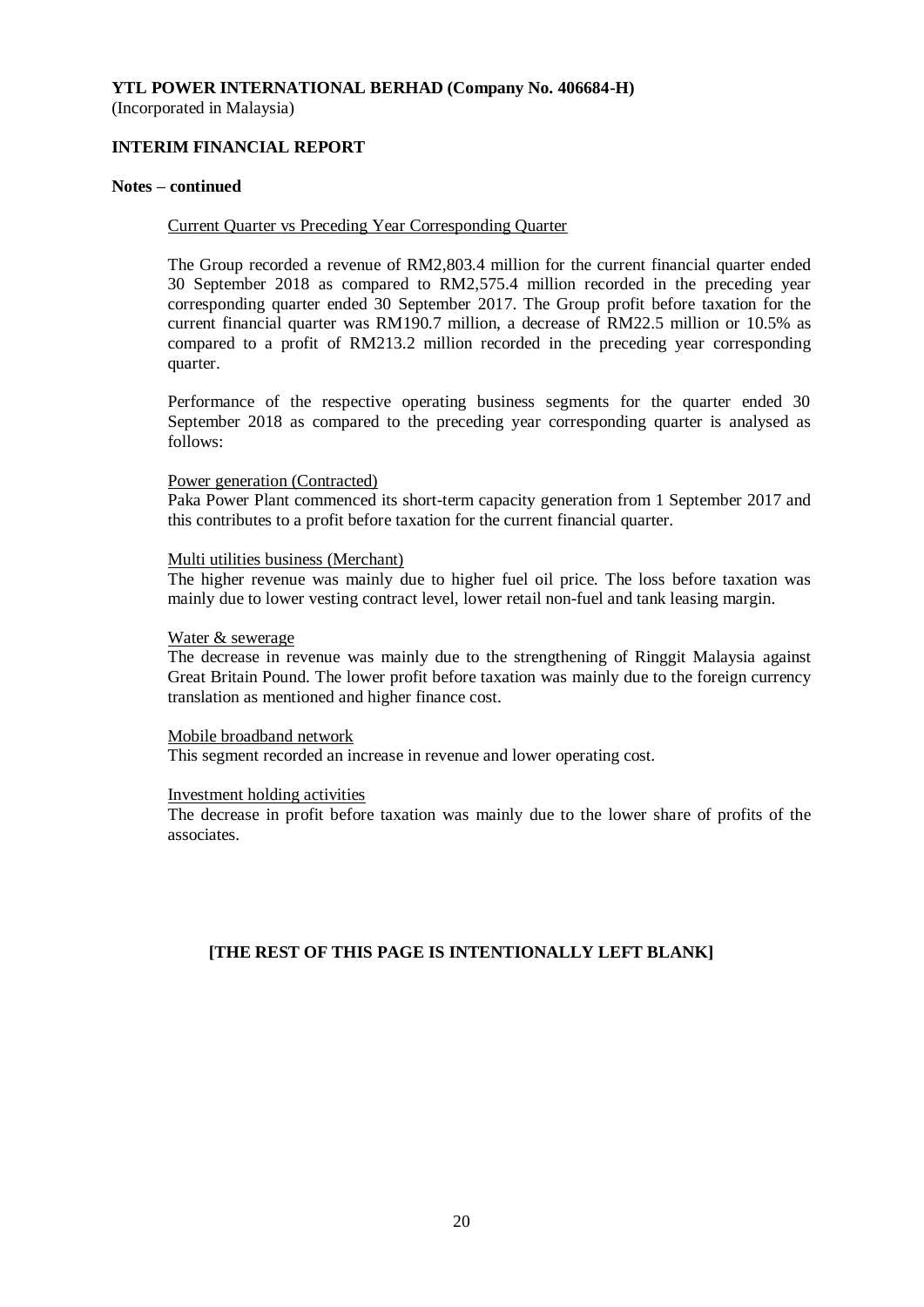#### **INTERIM FINANCIAL REPORT**

#### **Notes – continued**

#### **B2. Comparison with Preceding Quarter**

|                                     | <b>Current</b><br><b>Quarter</b><br>30.9.2018<br><b>RM'000</b> | Preceding<br><b>Quarter</b><br>30.6.2018<br><b>RM'000</b><br>(Restated) | Variance<br>$\frac{6}{9}$<br>$+/-$ |
|-------------------------------------|----------------------------------------------------------------|-------------------------------------------------------------------------|------------------------------------|
| Revenue                             | 2,803,430                                                      | 2,815,782                                                               | $-0.4$                             |
| Consolidated profit before taxation | 190,743                                                        | 283,338                                                                 | $-32.7$                            |
| Consolidated profit after taxation  | 150,398                                                        | 233,771                                                                 | $-35.7$                            |

The lower profit before taxation was primarily attributable to absence of a one-off pension credit recognised in the preceding quarter by Water & sewerage segment.

#### **B3. Prospects**

#### Power generation (Contracted)

The Group has an 80% equity interest in PT Tanjung Jati Power Company ("TJPC"), an independent power producer which is undertaking the development of Tanjung Jati A, a 2 x 660 megawatt coal-fired power project in Java, Indonesia. TJPC has a 30-year power purchase agreement with PT PLN (Persero), Indonesia's state-owned electric utility company, amended and restated in December 2015 and March 2018. The project is currently in the development stage and progress is underway towards achieving financial close.

The Group also has a 45% equity interest in Attarat Power Company ("APCO"), which is developing a 554 megawatt oil shale fired power generation project in the Hashemite Kingdom of Jordan. APCO has signed a 30-year power purchase agreement (including construction period of 3.5 years) with the National Electric Power Company ("NEPCO"), Jordan's state-owned utility, for the entire electrical capacity and energy of the power plant, with an option for NEPCO to extend the power purchase agreement to 40 years (from the commercial operation date of the project's second unit). Construction has commenced on the project, with operations scheduled to commence in mid-2020.

YTL Power Generation Sdn. Bhd. ("YTLPG") has commenced its operation on 1 September 2017 for the supply of 585MW of capacity from the existing facility in Paka for a term of 3 years 10 months, which will be expiring on 30 June 2021. YTLPG is expected to perform satisfactorily as it operates under a regulatory regime.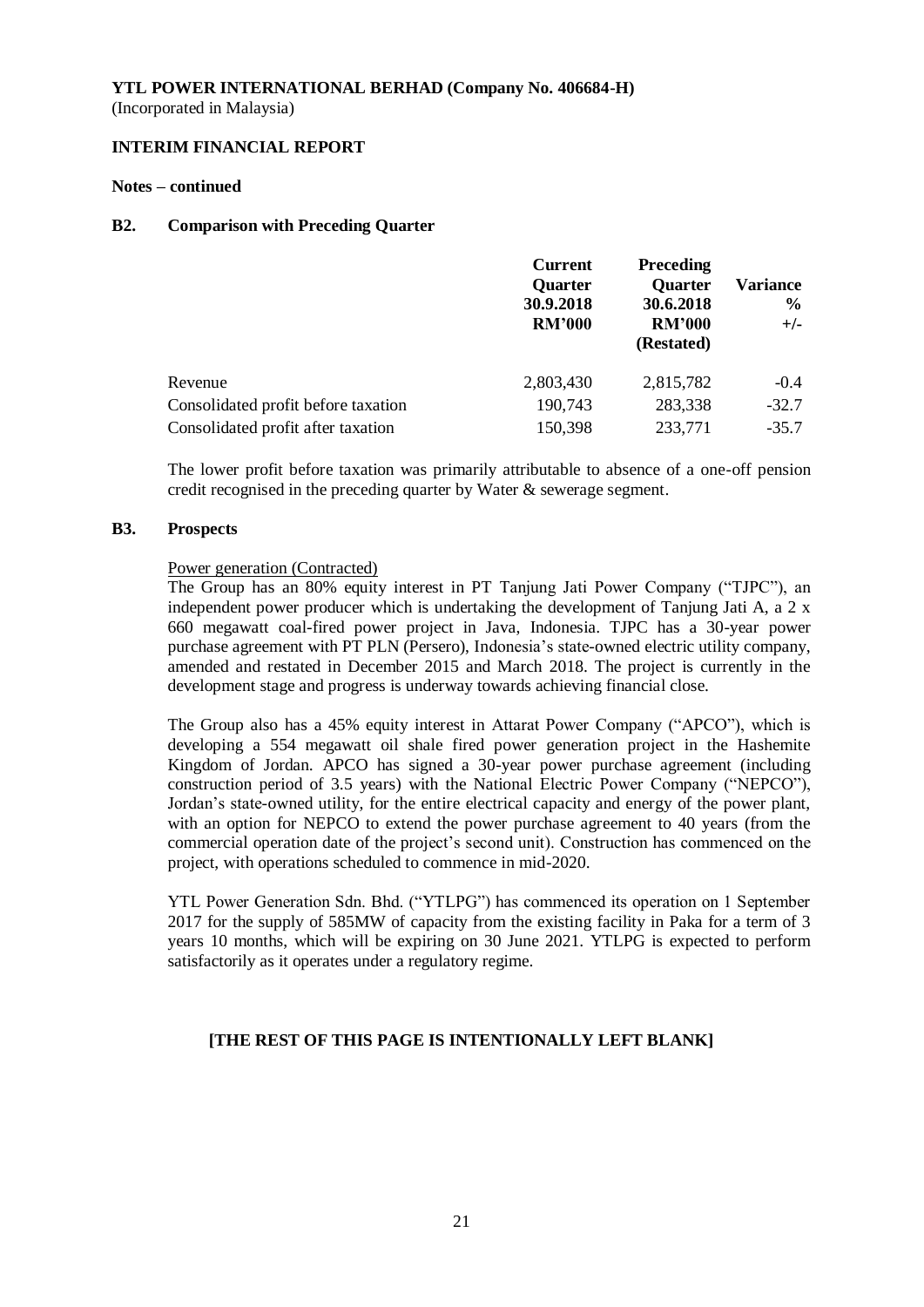(Incorporated in Malaysia)

#### **INTERIM FINANCIAL REPORT**

#### **Notes – continued**

#### Multi utilities business (Merchant)

The electricity market in Singapore will remain competitive, driven by volatilities across global markets and generation capacity oversupply in the wholesale electricity market. Despite the current challenges, this segment will continue to focus on customer service and diversification beyond the core business into integrated multi-utilities supply.

#### Water & sewerage

Wessex Water which operates under a strict regulatory regime is confident of delivering its 2015-20 regulatory outperformance target whilst continuing to provide customers with firstclass affordable service.

#### Mobile broadband network

The rollout of the new 800MHz spectrum will further enhance network coverage and reach and customers will be able to enjoy better connectivity. This coupled with availability of devices for this spectrum will facilitate the marketing of more competitive and affordable products and services to customers. Going forward, this business segment is confident of increasing subscriber base. In its drive to champion the use of Internet technology to empower Malaysian students and equip them with a culture of lifelong learning and technology knowhow to succeed in the global knowledge economy, the Group continued to make good progress in its implementation of the 1BestariNet project, a project undertaken for the Government of Malaysia that aims to leverage information technology to scale up the quality of learning across the country. A key feature of the project is the provision of the Frog VLE (Virtual Learning Environment) to more than 10,000 state schools, a learning platform that allows schools to simplify and enhance teaching and learning, communication and administration. Plans are also underway to expand the Yes platform in Sarawak.

#### **B4. Variance of Actual Profit from Financial Estimate, Forecast, Projection or Profit Guarantee**

The Group did not issue any financial estimate, forecast, projection or profit guarantee during the current financial year to date.

#### **B5. Audit Report of the preceding financial year ended 30 June 2018**

The Auditors' Report on the financial statements of the financial year ended 30 June 2018 did not contain any qualification.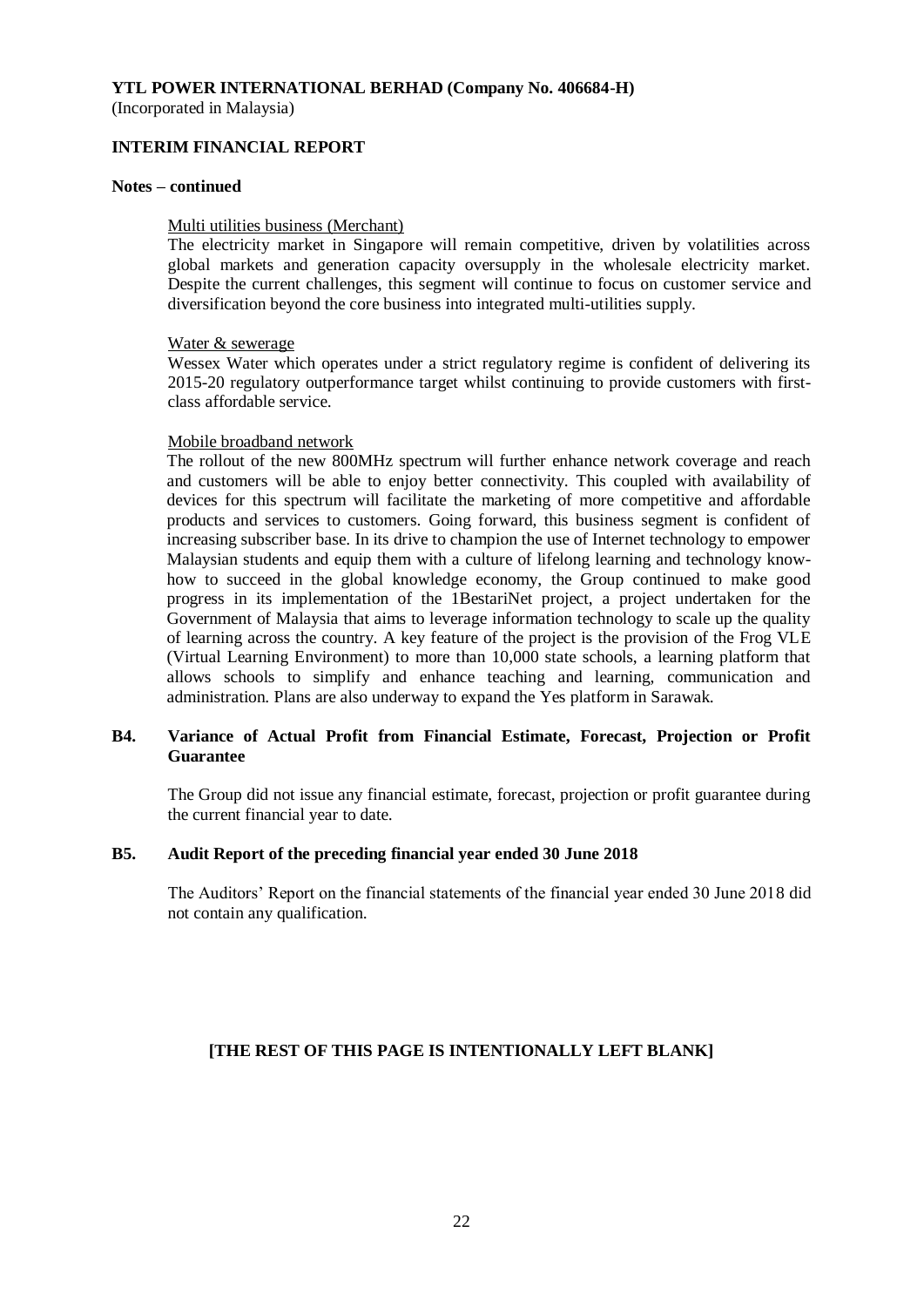(Incorporated in Malaysia)

## **INTERIM FINANCIAL REPORT**

#### **Notes – continued**

#### **B6. Profit for the period**

|                                                              | Current<br>Quarter<br>30.9.2018<br><b>RM'000</b> | <b>Current</b><br>Year<br><b>To Date</b><br>30.9.2018<br><b>RM'000</b> |
|--------------------------------------------------------------|--------------------------------------------------|------------------------------------------------------------------------|
| Profit before taxation is stated after charging/(crediting): |                                                  |                                                                        |
| Allowance for impairment of inventories                      | 158                                              | 158                                                                    |
| Allowance for impairment of receivables (net of reversal)    | 17,279                                           | 17,279                                                                 |
| Amortisation of contract costs                               | 3,996                                            | 3,996                                                                  |
| Amortisation of deferred income                              | (359)                                            | (359)                                                                  |
| Amortisation of grants and contributions                     | (5,415)                                          | (5,415)                                                                |
| Amortisation of intangible assets                            | 1,625                                            | 1,625                                                                  |
| Depreciation of property, plant and equipment                | 278,494                                          | 278,494                                                                |
| Fair value gain on derivatives                               | (5,422)                                          | (5,422)                                                                |
| Fair value loss on investments                               | 2,332                                            | 2,332                                                                  |
| Interest income                                              | (1,594)                                          | (1,594)                                                                |
| Interest expense                                             | 287,400                                          | 287,400                                                                |
| Loss on foreign exchange                                     | 1,255                                            | 1,255                                                                  |
| Net gain on disposal of property, plant and equipment        | (2,121)                                          | (2,121)                                                                |
| Property, plant and equipment written off                    | 2,941                                            | 2,941                                                                  |
| Provision for liabilities and charges                        | 144                                              | 144                                                                    |
|                                                              | =========                                        |                                                                        |

There was no exceptional items charged/(credited) for the period.

#### **B7. Taxation**

|                              | <b>Current</b><br><b>Quarter</b><br>30.9.2018<br><b>RM'000</b> | <b>Current</b><br>Year<br><b>To Date</b><br>30.9.2018<br><b>RM'000</b> |
|------------------------------|----------------------------------------------------------------|------------------------------------------------------------------------|
| In respect of current period |                                                                |                                                                        |
| - Income Tax                 | 33,262                                                         | 33,262                                                                 |
| - Deferred Tax               | 7,083                                                          | 7,083                                                                  |
|                              | 40,345                                                         | 40,345                                                                 |
|                              |                                                                |                                                                        |

The lower effective tax rate of the Group as compared to Malaysian statutory income tax rate for the current financial quarter was mainly due to income subjected to different tax jurisdictions and partially offset by non-deductibility of certain expenses for tax purposes.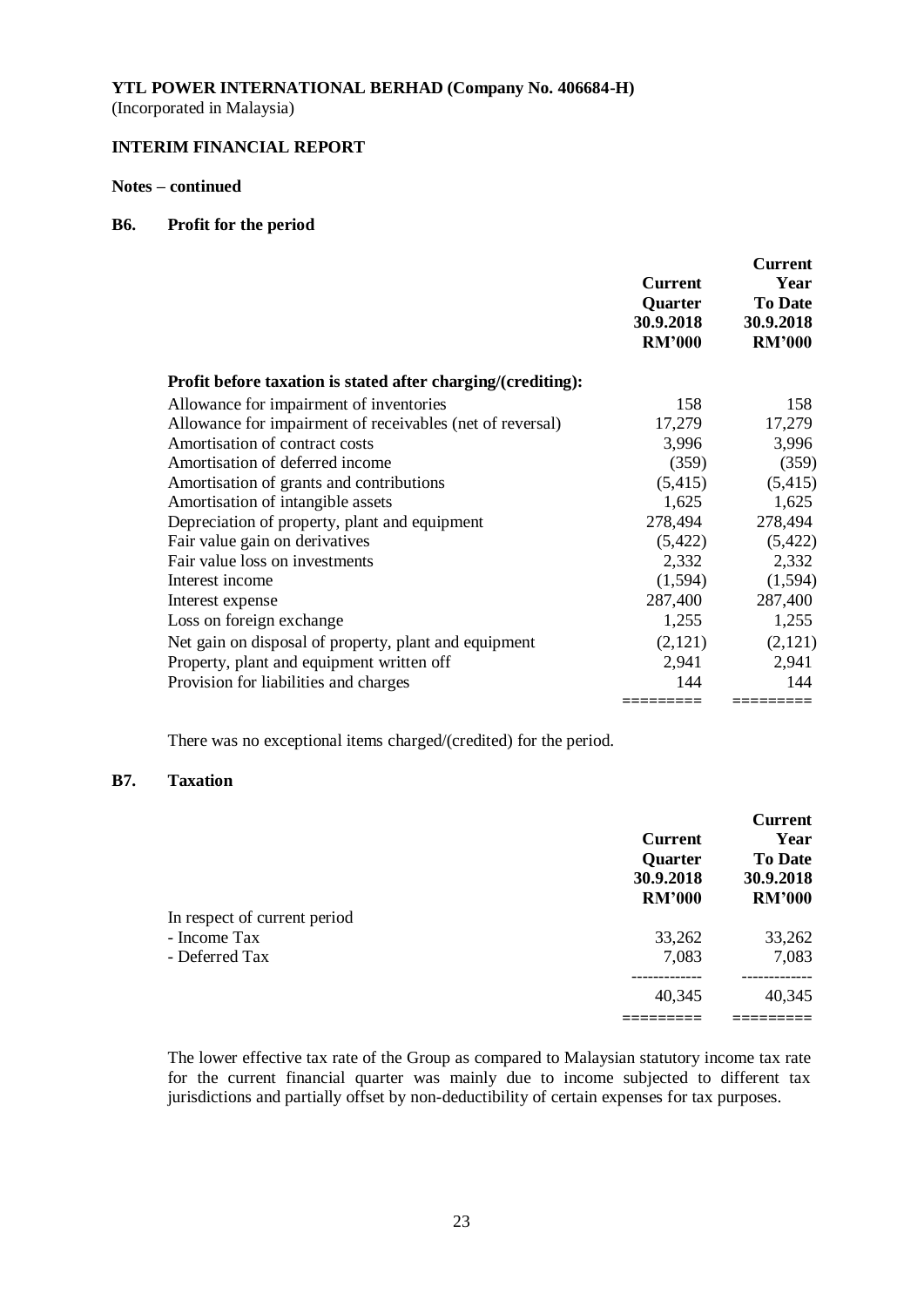#### **INTERIM FINANCIAL REPORT**

#### **Notes – continued**

#### **B8. Corporate Proposals**

There were no corporate proposals announced by the Company which are not completed as at the date of this report.

## **B9. Group Borrowings and Debt Securities**

The Group's borrowings from financial institutions as at 30 September 2018 are as follows:

|                         | Secured<br><b>RM'000</b> | Unsecured<br><b>RM'000</b> | <b>Total</b><br><b>RM'000</b> |
|-------------------------|--------------------------|----------------------------|-------------------------------|
| <b>Current</b>          |                          |                            |                               |
| Bank overdrafts         |                          | 7,346                      | 7,346                         |
| Committed bank loans    |                          | 56,665                     | 56,665                        |
| Finance lease           | 331                      | 60,924                     | 61,255                        |
| Revolving credit        |                          | 703,155                    | 703,155                       |
| Term loans              |                          | 758,128                    | 758,128                       |
|                         | 331                      | 1,586,218                  | 1,586,549                     |
| Non-current             |                          |                            |                               |
| <b>Bonds</b>            |                          | 14,795,193                 | 14,795,193                    |
| Finance lease           | 739                      | 37,253                     | 37,992                        |
| Term loans              |                          | 10,148,565                 | 10,148,565                    |
|                         | 739                      | 24,981,011                 | 24,981,750                    |
|                         |                          |                            |                               |
| <b>Total borrowings</b> | 1,070                    | 26,567,229                 | 26,568,299                    |

The borrowings which are denominated in foreign currency are as follows:

|                       | Foreign<br>currency<br>000 | RM<br><b>Equivalents</b><br>000 |
|-----------------------|----------------------------|---------------------------------|
| US Dollar             | 647,063                    | 2,679,164                       |
| <b>Sterling Pound</b> | 2,077,626                  | 11,250,760                      |
| Singapore Dollar      | 1,974,387                  | 5,980,221                       |

All borrowings of the subsidiaries are on non-recourse basis to the Company save and except for borrowings totalling RM294.8 million, for which the Company has provided corporate guarantees to the financial institutions.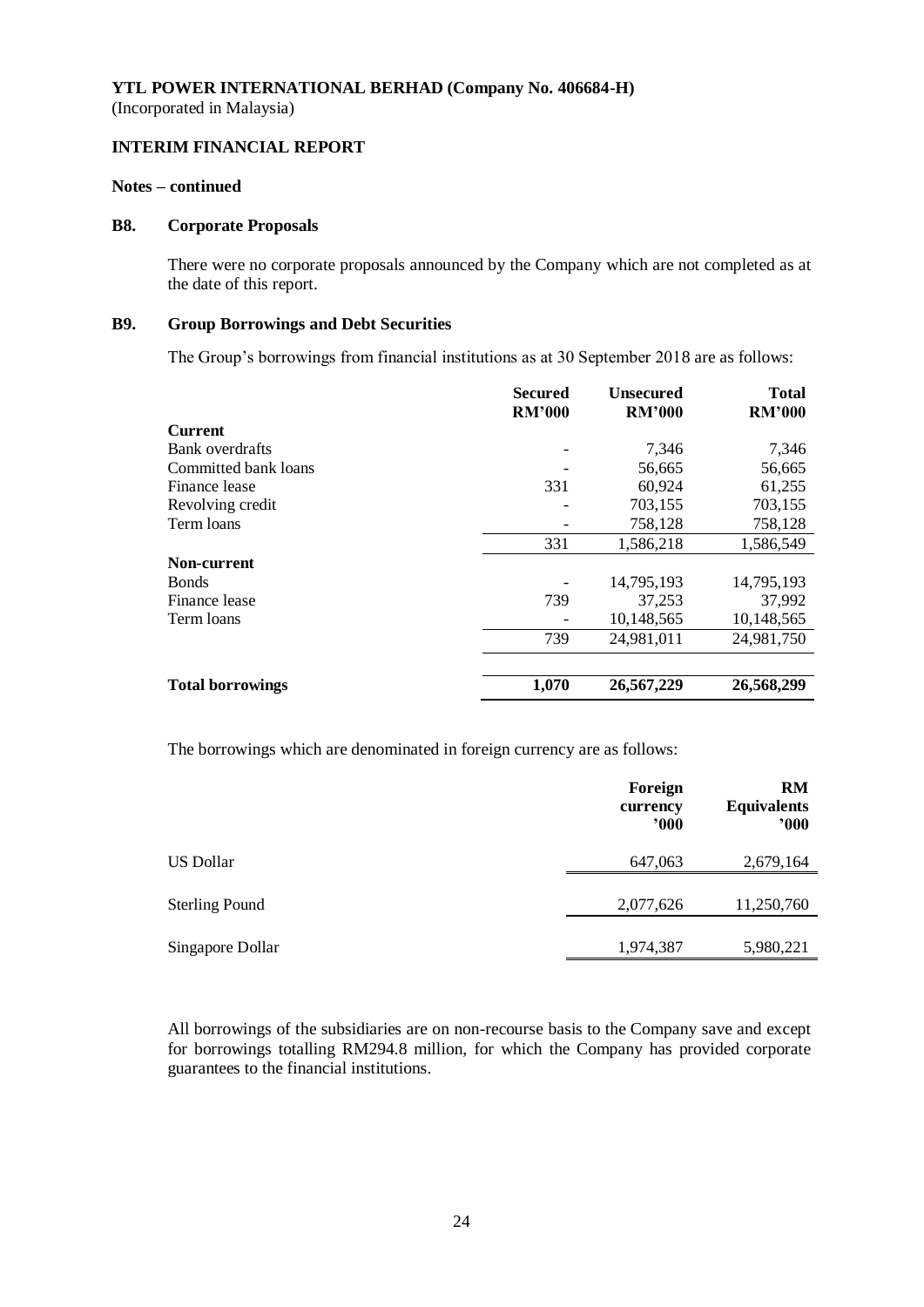## **INTERIM FINANCIAL REPORT**

#### **Notes – continued**

#### **B10. Derivative Financial Instruments and Fair Value Changes of Financial Liabilities**

(a) Derivative Financial Instruments

As at 30 September 2018, the Group's outstanding derivatives are as follows:

| <b>Type of Derivatives</b>                                                                               | <b>Contract/Notional Value</b> | <b>Fair Value</b>    |
|----------------------------------------------------------------------------------------------------------|--------------------------------|----------------------|
|                                                                                                          | <b>RM'000</b>                  | <b>RM'000</b>        |
| <b>Fuel oil Swaps</b><br>- Less than 1 year<br>- 1 year to 3 years<br>- More than 3 years                | 1,079,376<br>184,515           | 182,615<br>42,860    |
| <b>Currency forwards</b><br>- Less than 1 year<br>- 1 year to 3 years<br>- More than 3 years             | 1,096,558<br>246,202<br>585    | (855)<br>1,112<br>24 |
| <b>Currency options</b><br>contracts<br>- Less than 1 year<br>- 1 year to 3 years<br>- More than 3 years | 1,656,200                      | (13, 554)            |

The Group entered into fuel oil swaps to hedge highly probable forecast physical fuel oil and natural gas purchases that are expected to occur at various dates in the future. The fuel oil swaps have maturity dates that match the expected occurrence of these transactions.

The Group entered into currency forwards to hedge highly probable forecast transactions denominated in foreign currency expected to occur in the future. The currency forwards have maturity dates that match the expected occurrence of these transactions.

The Group entered into currency options contracts to enjoy interest rate reduction in related borrowings with an acceptable risk profile.

All derivative financial instruments are executed with creditworthy counter parties with a view to limit the credit risk exposure of the Group.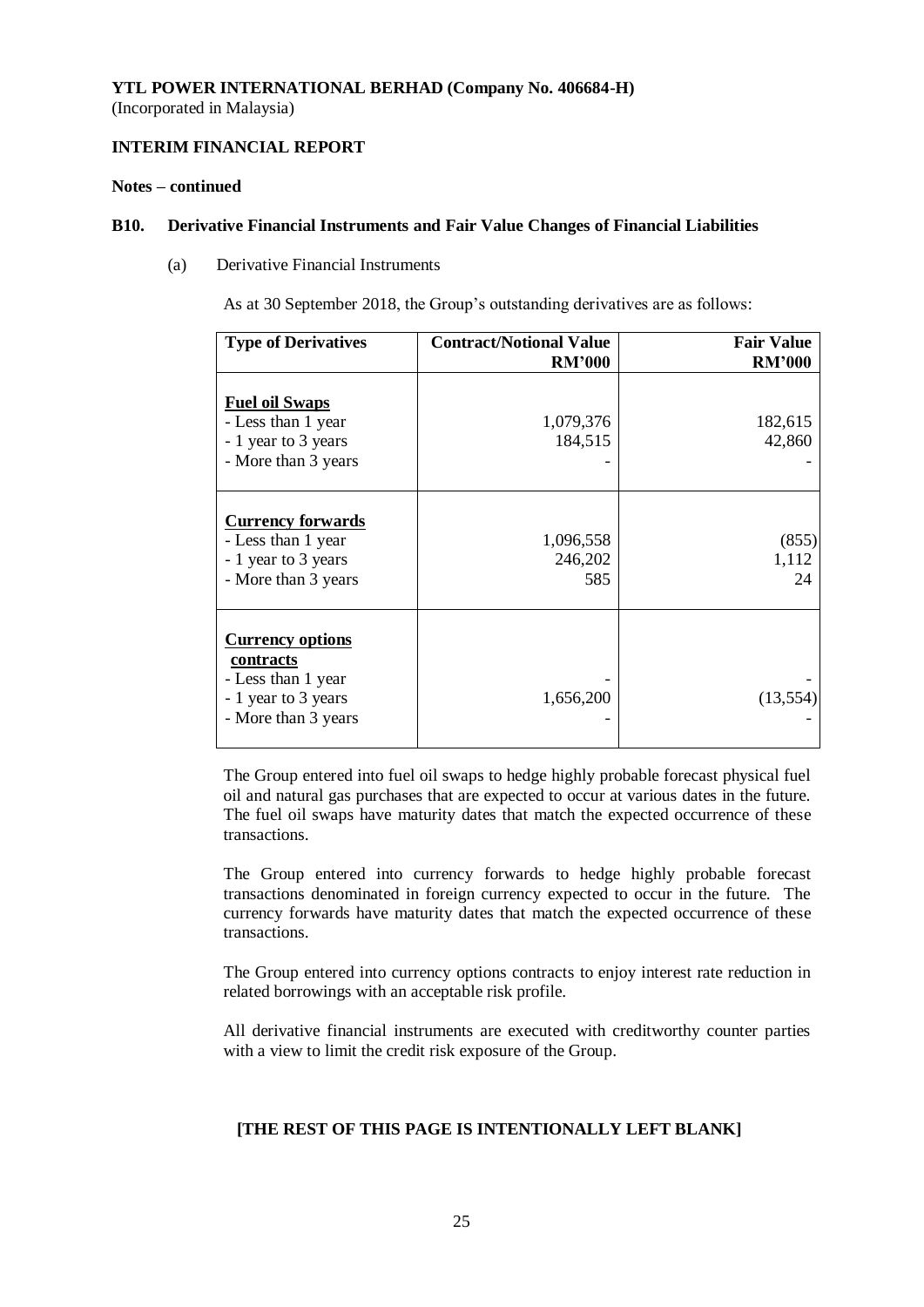(Incorporated in Malaysia)

## **INTERIM FINANCIAL REPORT**

## **Notes – continued**

(b) Fair Value Changes of Financial Liabilities

The (losses)/gains arising from fair value changes of financial liabilities for the current financial period ended 30 September 2018 are as follows:

|                                                         |                                                                                                      |                                                                                                                                                                     | Fair value (loss)/gain                                  |                                                                 |
|---------------------------------------------------------|------------------------------------------------------------------------------------------------------|---------------------------------------------------------------------------------------------------------------------------------------------------------------------|---------------------------------------------------------|-----------------------------------------------------------------|
| Type of<br>financial<br><b>liabilities</b>              | <b>Basis of fair value</b><br>measurement                                                            | <b>Reason for the</b><br>$(\text{loss})/\text{gain}$                                                                                                                | <b>Current</b><br>quarter<br>30.9.2018<br><b>RM'000</b> | <b>Current</b><br>year<br>to date<br>30.9.2018<br><b>RM'000</b> |
| Forward<br>foreign<br>currency<br>exchange<br>contracts | Foreign exchange<br>differential<br>between the<br>contracted rate and<br>the market forward<br>rate | Foreign exchange<br>rates differential<br>between the<br>contracted rate and<br>the market forward<br>rate which have<br>moved<br>unfavourably<br>against the Group | (1,676)                                                 | (1,676)                                                         |
| Fuel oil swap                                           | Fuel oil price<br>differential<br>between the<br>contracted price<br>and the market<br>forward price | Fuel oil price<br>differential<br>between the<br>contracted price<br>and the market<br>forward price<br>which have moved<br>in favour of the<br>Group               | 243                                                     | 243                                                             |
| Currency<br>options<br>contracts                        | Spot rate, interest<br>rate and basis<br>curve, volatility<br>and time to<br>maturity                | Spot rate has<br>moved in favour of<br>the Group                                                                                                                    | 5,422                                                   | 5,422                                                           |
|                                                         |                                                                                                      | Total                                                                                                                                                               | 3,989                                                   | 3,989                                                           |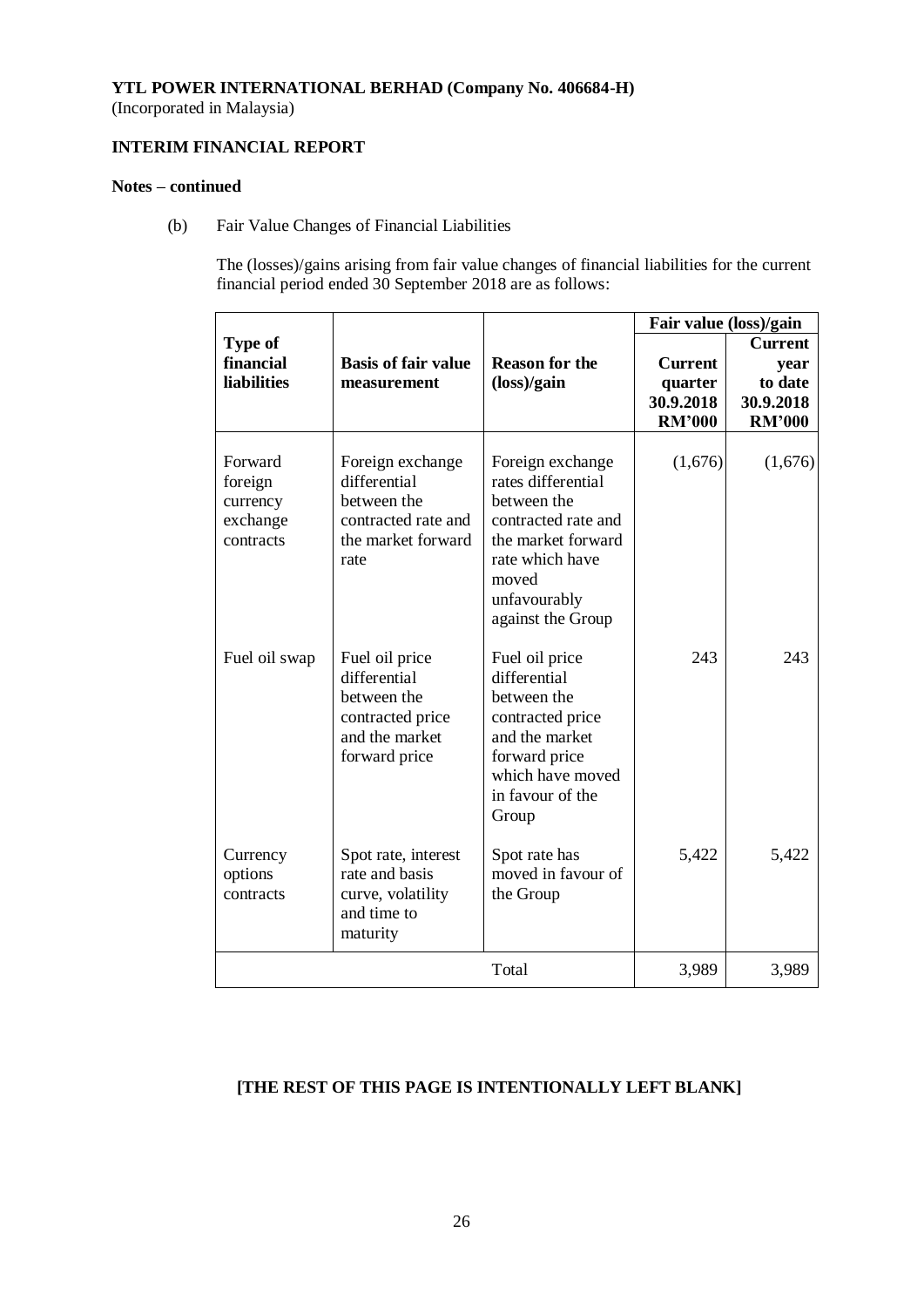## **INTERIM FINANCIAL REPORT**

#### **Notes – continued**

#### **B11. Material Litigation**

There were no changes to the material litigation in the Group since the date of the last audited financial statements of financial position.

In 2015, a foreign subsidiary of the Group commenced proceedings in court against two customers to recover monies due to the subsidiary under contract, following termination of their electricity retail contracts. The substantive case was heard at the end of 2017 followed by a further hearing in November 2018. The court will deliver its decision on a date to be fixed.

Based on legal advice sought by the board, the subsidiary has strong prospects of succeeding in its claim and the customers are highly unlikely to succeed in their counterclaims. Thus, no provision has been made for potential losses that may arise from the counterclaims.

#### **B12. Dividend**

No dividend has been declared for the current financial quarter.

#### **B13. Earnings Per Share**

#### **i) Basic Earnings Per Share**

The basic earnings per share of the Group has been computed by dividing the profit attributable to Owners of the Parent by the weighted average number of ordinary shares in issue during the financial quarter as set out below:

|                                                      | <b>Current</b><br>Year<br><b>Quarter</b><br>30.9.2018 | <b>Preceding</b><br>Year<br>Corresponding<br><b>Ouarter</b><br>30.9.2017<br>(Restated) |
|------------------------------------------------------|-------------------------------------------------------|----------------------------------------------------------------------------------------|
| Profit attributable to Owners of the Parent (RM'000) | 126,275                                               | 132,623                                                                                |
| Weighted average number of ordinary shares ('000)    | 7,719,374                                             | 7,758,891                                                                              |
|                                                      |                                                       |                                                                                        |
| Basic earnings per share (Sen)                       | 1.64                                                  | 1.71                                                                                   |
|                                                      |                                                       |                                                                                        |